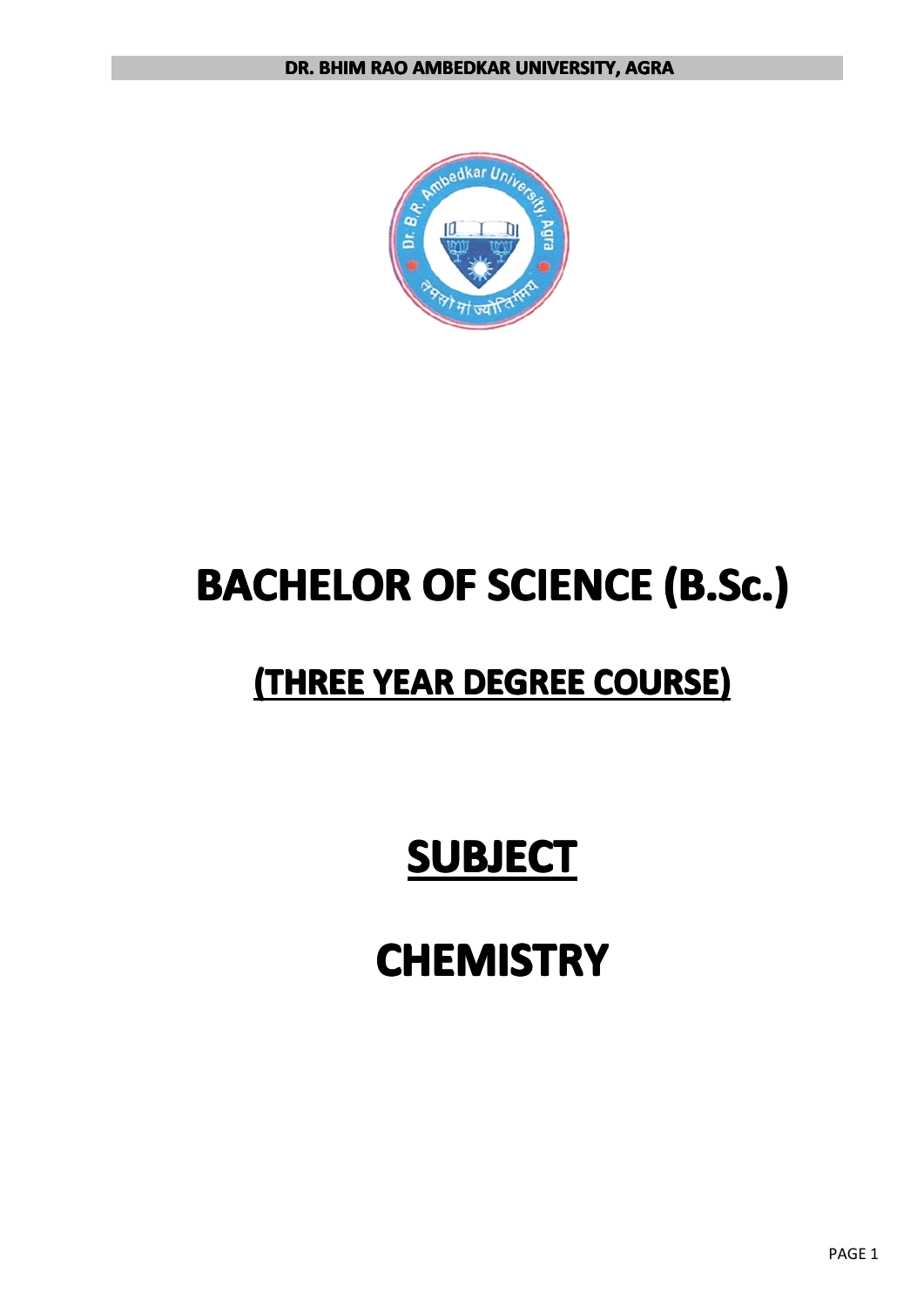# **B.Sc. (CHEMISTRY) (CHEMISTRY) (CHEMISTRY) (CHEMISTRY)**

# **COURSE STRUCTURE**

### **FIRST YEAR**

| PAPER 101: Inorganic Chemistry                      | 50 MARKS        |
|-----------------------------------------------------|-----------------|
| PAPER 102: Organic Chemistry                        | <b>50 MARKS</b> |
| PAPER 103: Physical Chemistry                       | <b>50 MARKS</b> |
| PAPER 104: PRACTICAL (Based on Paper 101, 102, 103) | <b>50 MARKS</b> |
| <b>SECOND YEAR</b>                                  |                 |
| PAPER 201: Inorganic Chemistry                      | <b>50 MARKS</b> |
| PAPER 202: Organic Chemistry                        | 50 MARKS        |
| PAPER 203: Physical Chemistry                       | <b>50 MARKS</b> |
| PAPER 204: PRACTICAL (Based on Paper 201, 202, 203) | <b>50 MARKS</b> |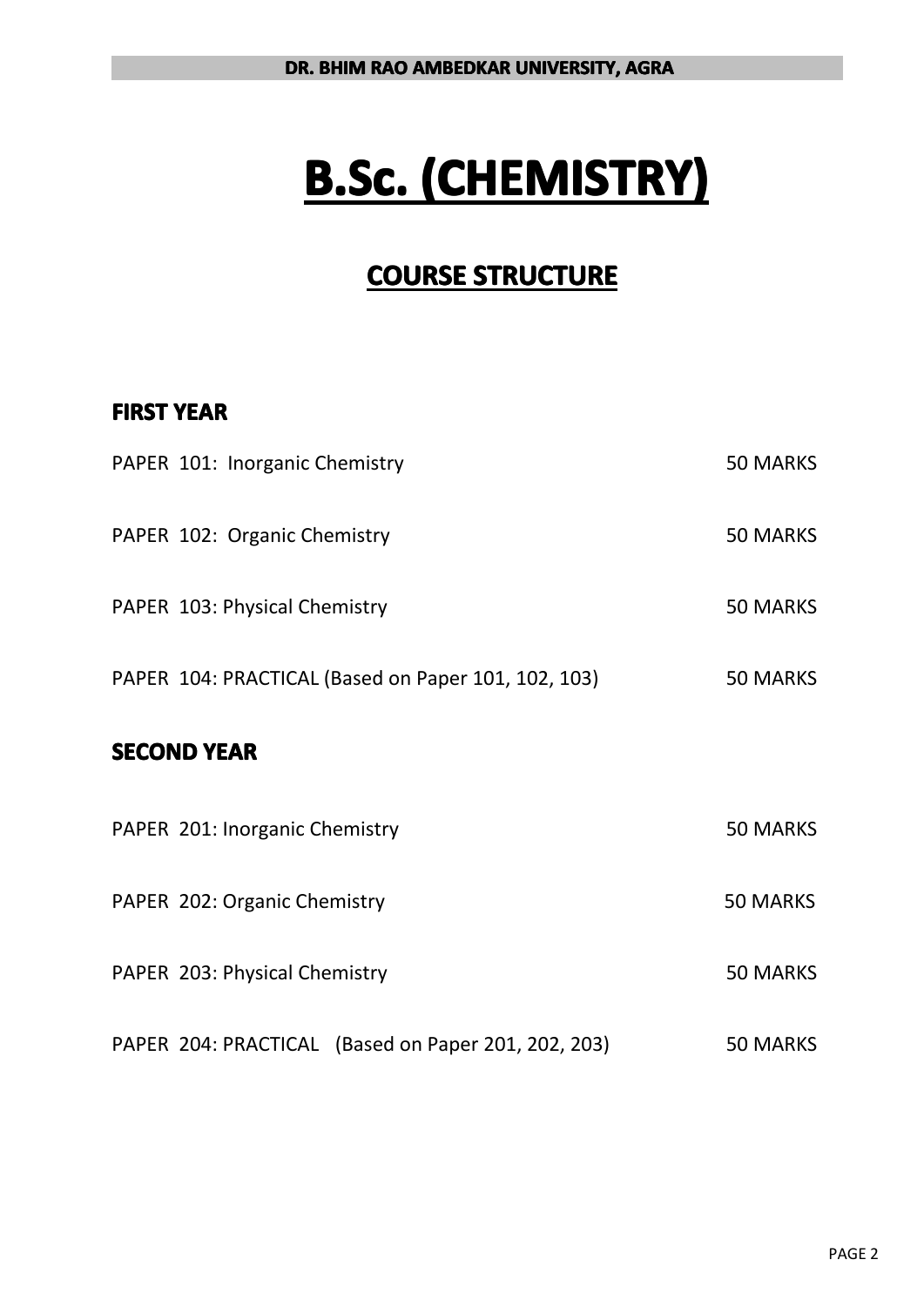#### **DR. BHIM RAO AMBEDKAR UNIVERSITY, AGRA**

### **THIRD YEAR**

| PAPER 301: Inorganic Chemistry                       | 50 MARKS |
|------------------------------------------------------|----------|
| PAPER 302: Organic Chemistry                         | 50 MARKS |
| PAPER 303: Physical Chemistry                        | 50 MARKS |
| PAPER 304 : PRACTICAL (Based on Paper 301, 302, 303) | 50 MARKS |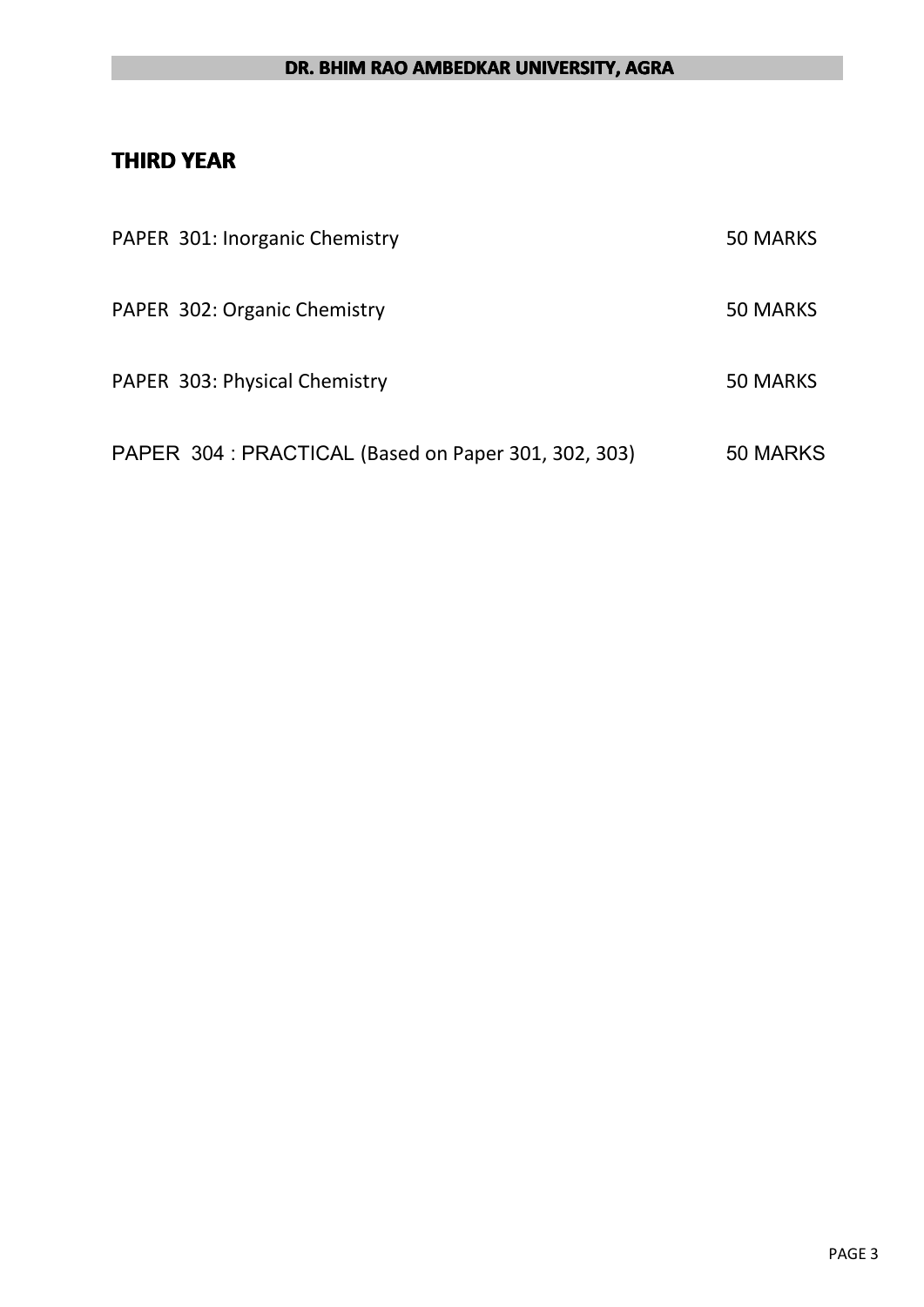# **B.Sc. (CHEMISTRY) (CHEMISTRY) (CHEMISTRY) (CHEMISTRY) FIRST YEAR DETAILED DETAILEDDETAILED SYALLBUS SYALLBUS**

## **PAPER 101**

## **Inorganic Chemistry**

### **60** hrs (2 hrs/week)

#### **Unit I**

#### **I. Atomic Structure Structure Structure Structure Structure Structure Structure Structure Structure Structure Structure Structure Structure Structure Structure Structure Structure Struc**

Idea of de-Broglie matter waves, Heisenberg uncertainty principle, atomic orbitals, Schrödinger wave equation, significance of  $\Psi$  and  $\Psi^2$ , quantum numbers, radial and angular wave functions and probability distribution curves, shapes of s,p,d, orbitals. Aufbau and Pauli exclusion principles, Hund's multiplicity rule. Electronic configurations of the elements, effective nuclear charge.

#### **II. Periodic Properties**

Atomic and ionic radii, ionization energy, electron affinity and electronegativity-definition, methods of determination or evaluation, trends in periodic table and applications in predicting and explaining the chemical behaviour.

### **Unit II**

#### **III. Chemical Bonding Bonding Bonding Bonding Bonding Bonding Bonding Bonding Bonding Bonding Bonding Bonding Bonding Bonding Bonding Bonding Bonding Bonding Bonding Bonding Bondi**

- (A) Covalent Bond Valence bond theory and its limitations, directional characteristics of covalent bond, various types of hybridization and shapes of simple inorganic molecules and ions. Valence shall electron pair repulsion (VSEPR) theory to NH<sub>3</sub>, H<sub>3</sub>O<sup>+</sup>, SF<sub>4</sub>, CIF<sub>3</sub>, ICl<sub>2</sub><sup>-</sup> and H<sub>2</sub>O. MO theory, homonuclear and heteronuclear (CO and NO) diatomic molecules, multicenter bonding in electron deficient molecules, bond strength and bond energy, percentage ionic character from dipole moment and electronegativity difference.
- (B) Ionic Solids Ionic structures, radius-ratio effect and coordination number, limitation of radius-ratio rule, lattice defects,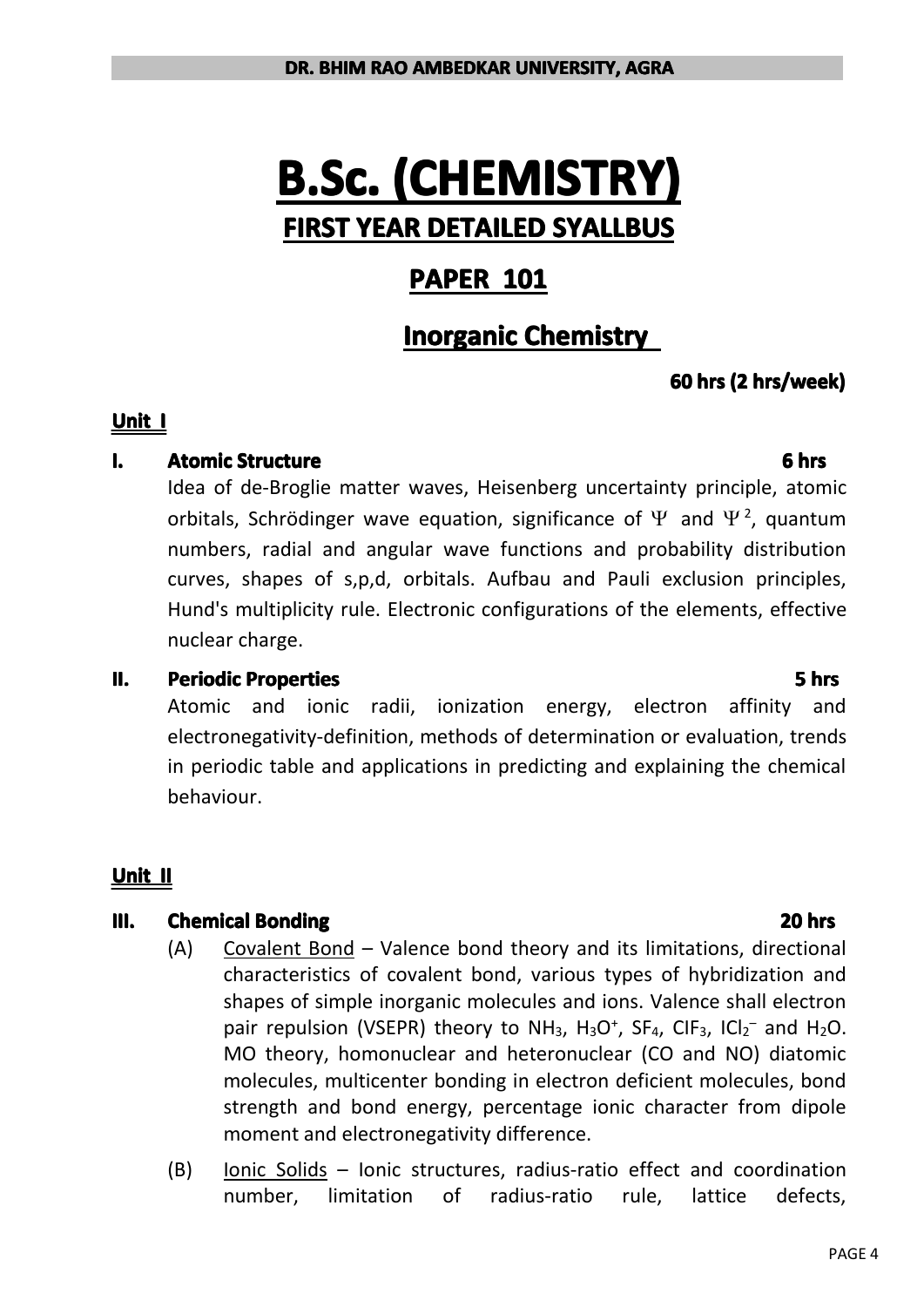semiconductors, lattice energy and Born-Haber cycle, solvation energy and solubility of ionic solids, polarizing power and polarisability of ions, Fajan's rule. Metallic bond-free electron, valence bond and band theories.

(C) Weak Interactions – Hydrogen bonding, vander Waals forces.

#### **Unit III**

#### **IV. s-Block Elements Elements Elements Elements Elements Elements Elements**

Comparative study, diagonal relationship, salient features of hydrides, solvation and complexation tendencies including their function in biosystems, an introduction to alkyls and aryls.

#### **V. Environmental Chemistry Chemistry Chemistry Chemistry Chemistry Chemistry Chemistry**

Pollution, long distance movement of pollutants, air pollution (CO,  $CO<sub>2</sub>$ , NO<sub>x</sub>,  $SO<sub>2</sub>$ , H<sub>2</sub>S, pesticides, ozone layer depletion, smog, acid rain, monitoring and control), water pollution (BOD, COD, sewage treatment, industrial wastewater treatment, reverse osmosis), soil pollution (causes, effects and remedies)

#### **Unit IV**

#### **VI. p-Block Elements Elements Elements Elements**

Comparative study (including diagonal relationship) of groups 13-17 elements, compounds like hydrides, oxides, oxyacids and halides of group 13-16, hydrides of boron – diborane and higher boranes, borazine, borohydrides, fullerenes, carbides, fluorocarbons, silicates (structural principle), tetrasulphur tetranitride, basic properties of halogens, interhalogens and polyhalides.

#### **Chemistry Chemistryof Noble Gases 3 hrs**

Chemical properties of the noble gases, chemistry of xenon, structure and bonding in xenon compounds.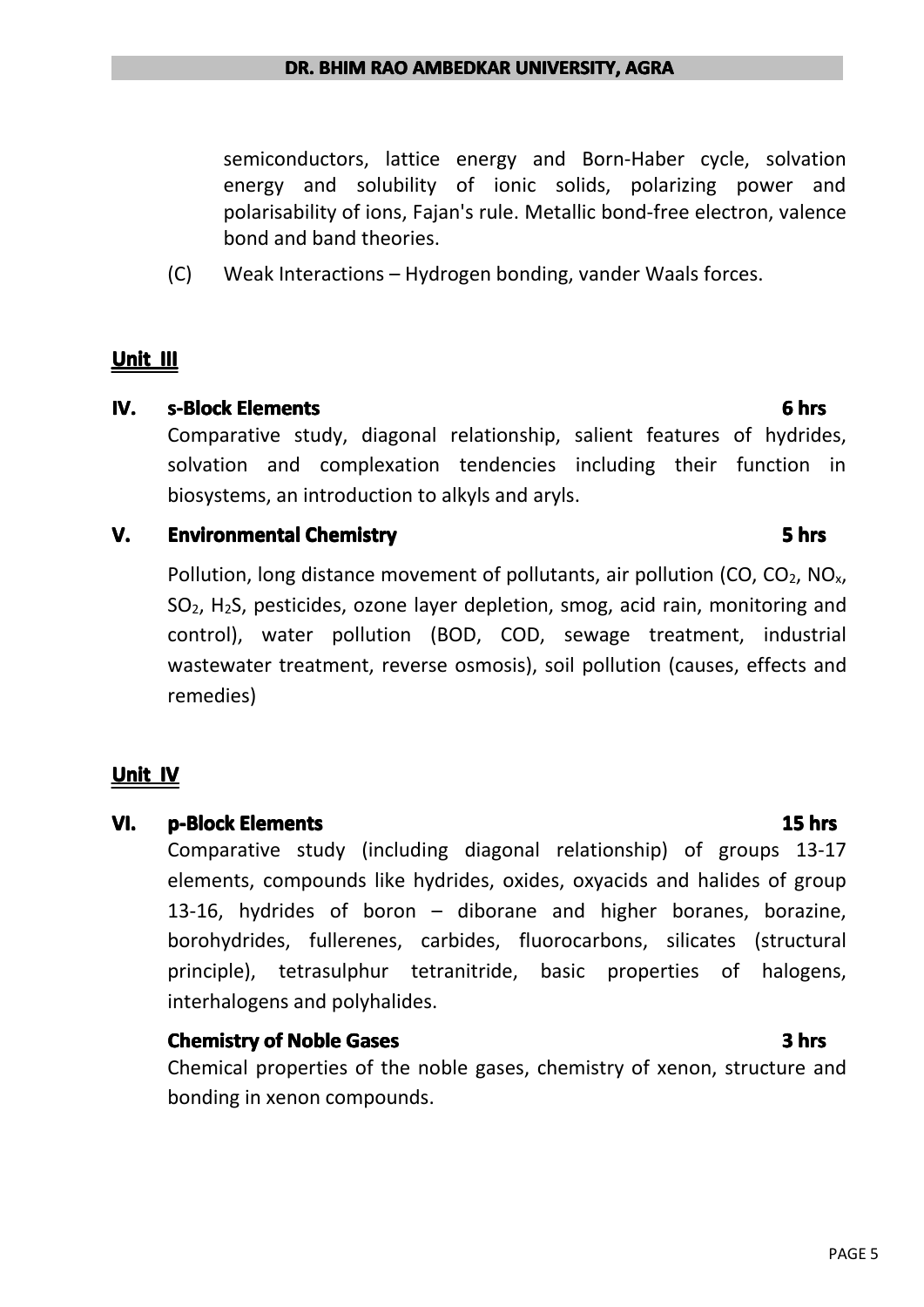# **B.Sc. (CHEMISTRY) (CHEMISTRY) (CHEMISTRY) (CHEMISTRY) FIRST YEAR DETAILED DETAILEDDETAILED SYALLBUS SYALLBUS**

## **PAPER 102**

## **Organic Chemistry**

### **60** hrs (2 hrs/week)

#### **Unit I**

#### **I. Structure** and **Bonding Bonding Bonding Bonding Bonding Bonding Bonding Bonding Bonding EXECUTS**

Hybridization, bond lengths and bond angles, bond energy, localized and delocalized chemical bonding, van der Waals interactions, inclusion compounds, clathrates, charge transfer complexes, resonance, hyperconjugation, aromaticity, inductive and field effects, hydrogen bonding.

#### **II. Mechanism of Organic Reactions Reactions Reactions Reactions Reactions Reactions Reactions Reactions Reactions Reactions Reactions Reactions Reactions Reactions Reactions**

Curved arrow notation, drawing electron movements with arrows, half-headed and double-headed arrows, homolytic and heterolytic bond fissions. Types of organic reagents – electrophiles and nucleophiles. Types of organic reactions. Energy considerations.

Reactive intermediates – Carbocations, carbanions, free radicals, carbenes, arynes and nitrenes (with examples). Assigning formal charges on intermediates and other ionic species.

Methods of determination of reaction mechanism (product analysis, intermediates, isotope effects, kinetic and stereochemical studies).

#### **III. Alkanes and Cycloalkanes Cycloalkanes** Cyclosing Cyclosing Cyclosing Cyclosing Cyclosing Cyclosing Cyclosing Cyclosing Cyclosing Cyclosing Cyclosing Cyclosing Cyclosing Cyclosing C

IUPAC nomenclature of branched and unbranched alkanes, the alkyl group, classification of carbon atoms in alkanes. Isomerism in alkanes, sources methods of formation (with special reference to Wurtz reaction, Kolbe reaction, Corey-House reaction and decarboxylation of carboxylic acids), Physical properties and chemical reactions of alkanes. Mechanismof free radical halogenation of alkanes: orientation, reactivity and selectivity.

Cycloalkanes – Nomenclature, methods of formation, chemical reactions, Baeyer's strain theory and its limitations. Ring strain in small rings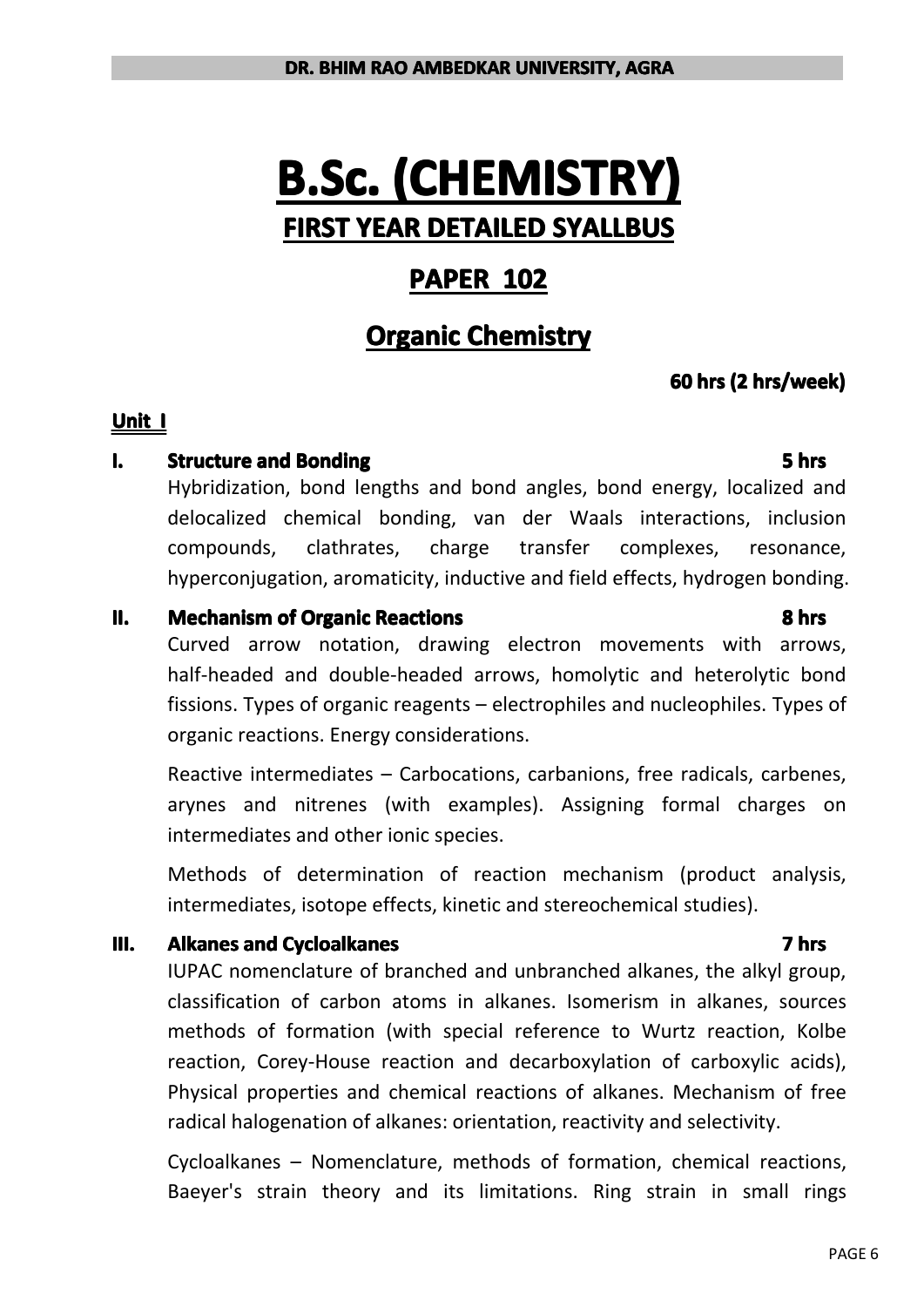(cyclopropane and cyclobutane), theory of strainless rings. The case of cyclopropane ring: banana bonds.

#### **Unit II**

#### **IV.** Stereochemistry of Organic Compounds **Compounds Compounds Compounds Compounds Compounds**

Concept of isomerism. Types of isomerism.

Optical isomerism – Elements of symmetry, molecular chirality, enantiomers, stereogenic center, optical activity, properties of enantiomers, chiral and achiral molecules with two stereogenic centers, disasteromers, threo and erythro diastereomers, meso compounds, resolution of enantionmers, inversion, retention and recemization. Relative and absolute configuration, sequence rules, D & L and R & S systems of nomenclature.

Geometric isomerism – Determination of configuration of geometric isomers. E & Z system of nomenclature, geometric isomerism in oximes and alicyclic compounds.

Conformational isomerism – Conformational analysis of ethane and n-butane; conformations of cyclohexane, axial and equatorial bonds, conformation of mono-substituted cyclohexane derivatives. Newman projection and Sawhorse formulae, Fischer and flying wedge formulae. Difference between configuration and conformation.

#### **Unit III**

#### **V. Alkenes, Cycloalkenes, Dienes and Alkynes Alkynes Alkynes Alkynes Alkynes Alkynes Alkynes Alkynes**

Nomenclature of alkenes, methods of formation, mechanisms of dehydration of alcohols and dehydrohalogenation of alkyl halides, regioselectivity in alcohol dehydration, The Saytzeff rule, Hofmann elimination, physical properties and relative stabilities of alkenes.

Chemical reactions of alkenes  $-$  Mechanisms involved in hydrogenation, electrophilic and free radical additions, Markownikoff's rule, hydroborationoxidation, oxymercuration-reduction. Epoxidation, ozonolysis, hydration, hydroxylation and oxidation with KMnO<sub>4</sub>. Polymerization of alkenes. Substitution at the allylic and vinylic positions of alkenes. Industrial applications of ethylene and propene.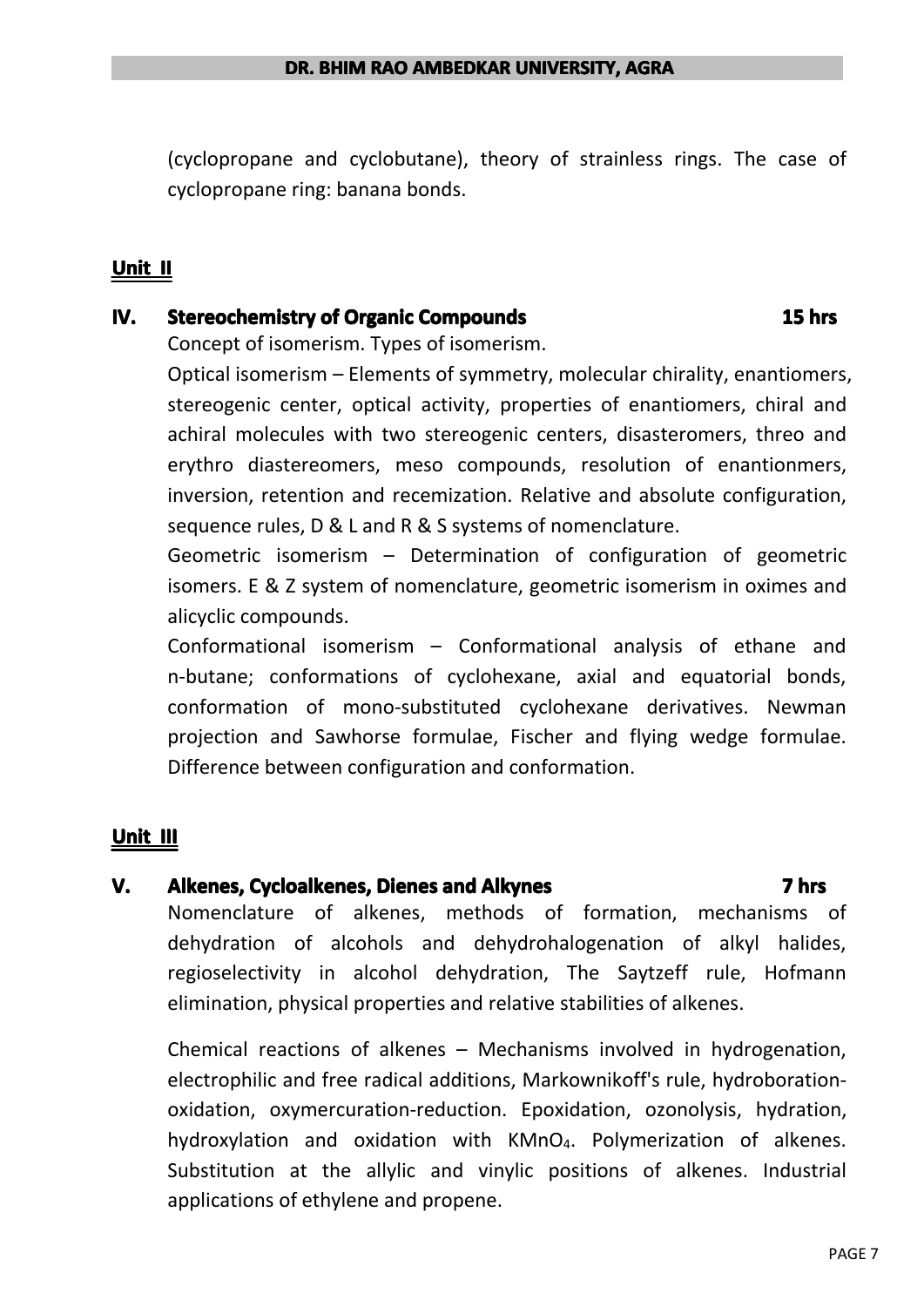Methods of formation, conformation and chemical reactions of cycloalkenes.

Nomenclature and classification of dienes: Isolated, conjugated and cumulated dienes. Structure of allenes and butadiene, methods of formation, polymerization. Chemical reactions  $-1,2$ - and 1,4- additions, Diels Alder reaction.

Nomenclature, structure and bonding in alkynes. Methods of formation. Chemical reactions of alkynes, acidity of alkynes. Mechanism of electrophilic and nucleophilic addition reactions, hydroboration-oxidation, metalammonia reductions, oxidation and polymerization.

### **Unit IV**

#### **VI. Arenes and Aromaticity Aromaticity Aromaticity Aromaticity Aromaticity Aromaticity Aromaticity Aromaticity Aromaticity Aromaticity Aromaticity Aromaticity Aromaticity Aromaticity Aromatic**

Nomenclature of benzene derivatives. Aryl group. Aromatic nucleus and side chain.

Structure of benzene: Molecular formula and Kekule structure.

Stability and carbon-carbon bond lengths of benzene, resonance structure, MO picture.

Aromaticity: The Huckle rule, aromatic ions.

Aromatic electrophilic substitution – General pattern of the mechanism, role of  $\sigma$  and  $\pi$  complexes, Mechanism of nitration, halogenation, sulphonation, mercuration and Friedel-Craft's reaction. Energy profile diagrams. Activating and deactivating substituents, orientation and ortho/para ratio. Side chain reactions of benzene derivatives. Birch reduction.

Methods of formation and chemical reactions of alkylbenzenes, alkynylbenzenes, biphenyl, naphthalene and anthracene.

#### **VII. Alkyl and Aryl Halides 10 hrs**

Nomenclature and classes of alkyl halides, methods of formation, chemical reactions. Mechanisms of nucleophilic substitution reactions of alkyl halides,  $S_{N2}$  and  $S_{N1}$  reactions with energy profile diagrams.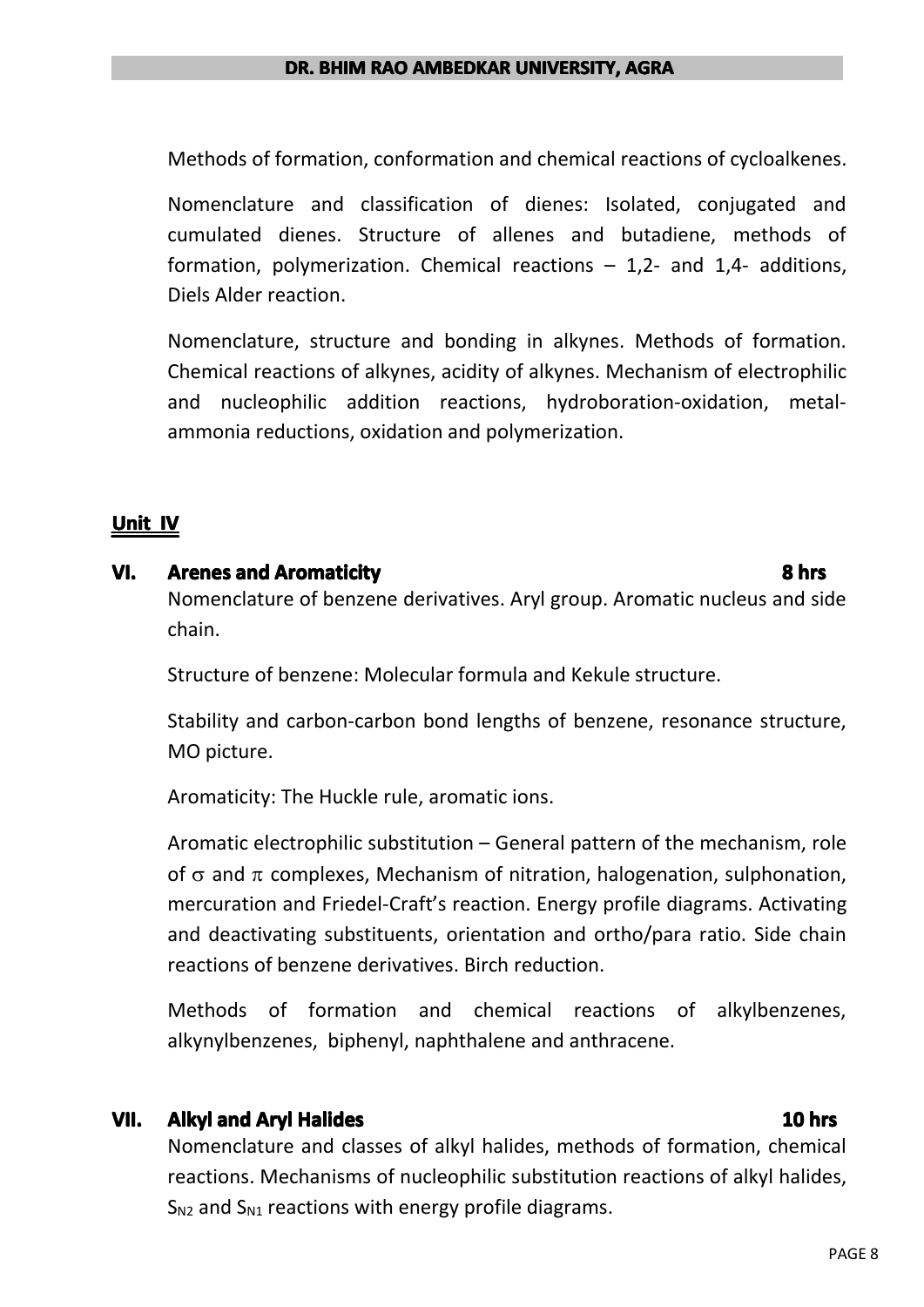#### **DR. BHIM RAO AMBEDKAR UNIVERSITY, AGRA**

Polyhalogen compounds: Chloroform, carbon tetrachloride.

Methods of formation of aryl halides, nuclear and side chain reactions.

The addition-elimination and the elimination-addition mechanisms of nucleophilc aromatic substitution reactions.

Relative reactivities of alkyl halides vs allyl, vinyl and aryl halides. Synthesis and uses of DDT and BHC.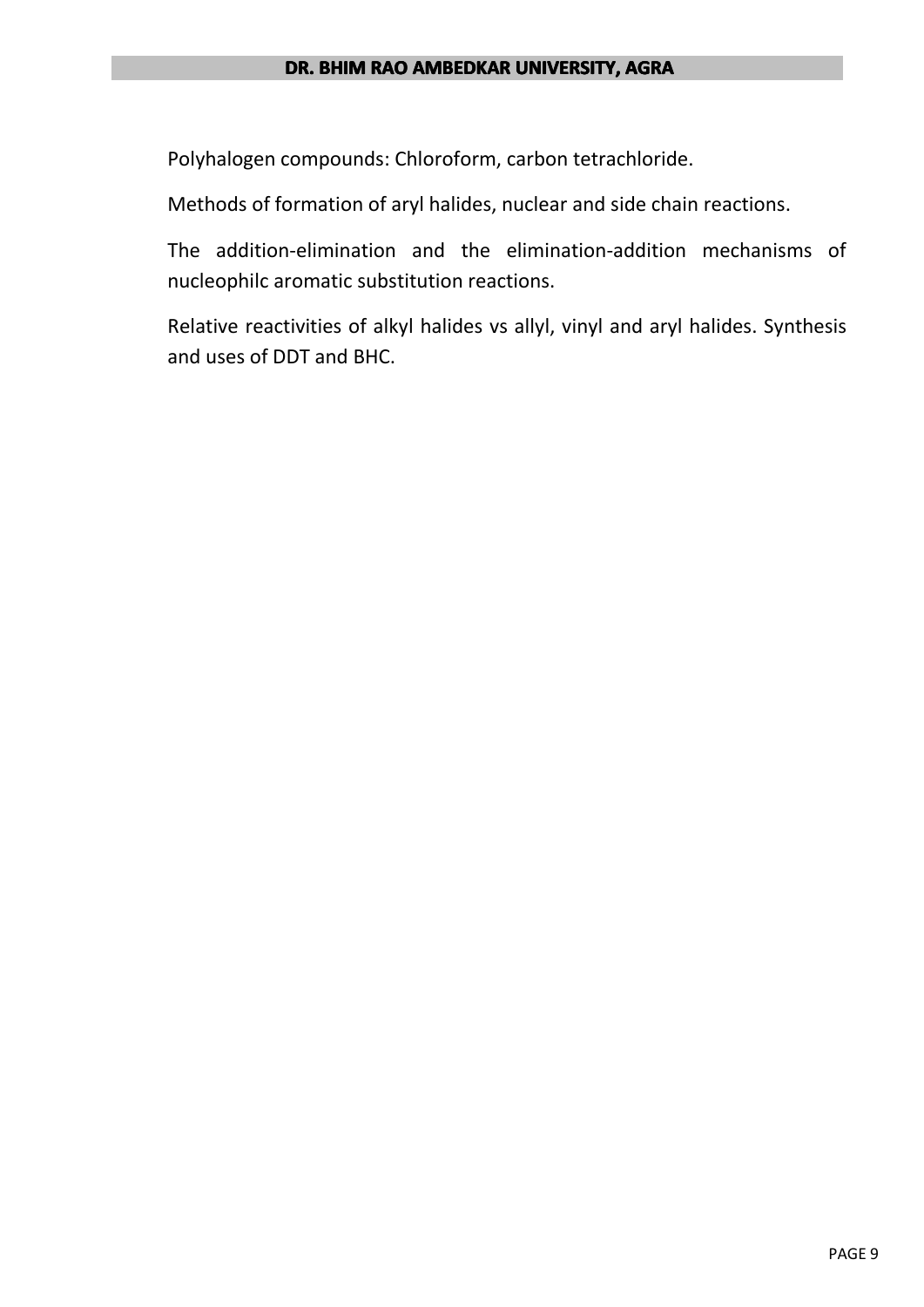# **B.Sc. (CHEMISTRY) (CHEMISTRY) (CHEMISTRY) (CHEMISTRY)**

# **FIRST YEAR DETAILED DETAILED DETAILEDDETAILED SYALLBUS SYALLBUS**

# **PAPER 103**

# **Physical Physical Physical Chemistry Chemistry Chemistry Chemistry**

### **60** hrs (2 hrs/week)

#### **Unit I**

### **I. Mathematical Concepts and Computers Computers Computers Computers** *(A) Mathematical MathematicalMathematicalMathematicalConcepts Concepts Concepts*

Logarithmic relations, curve sketching, linear graphs and calculation of slopes, differentiation of functions like k<sub>x</sub>, e<sup>x</sup>, x<sup>n</sup>, sin x, log x; maxima and minima, partial differentiation and reciprocity relations. Integration of some useful/relevant functions; permutations and combinations. Factorials. Probability.

### *(B) Computers Computers Computers*

General introduction to computers, different components of <sup>a</sup> computer, hardware and software, input-output devices, binary numbers and arithmetics, introduction to computer languages. Programming. Operating systems.

### **Unit II**

#### **II. Gaseous States 8 hrs**

Postulates of kinetic theory of gases, deviation from ideal behavior, van der Waals equation of state.

*Critical phenomena*: PV isotherms of real gases, continuity of states, the isotherms of van der Waals equation, relationship between critical constants and van der Waals constants, the law of corresponding states, reduced equation of state.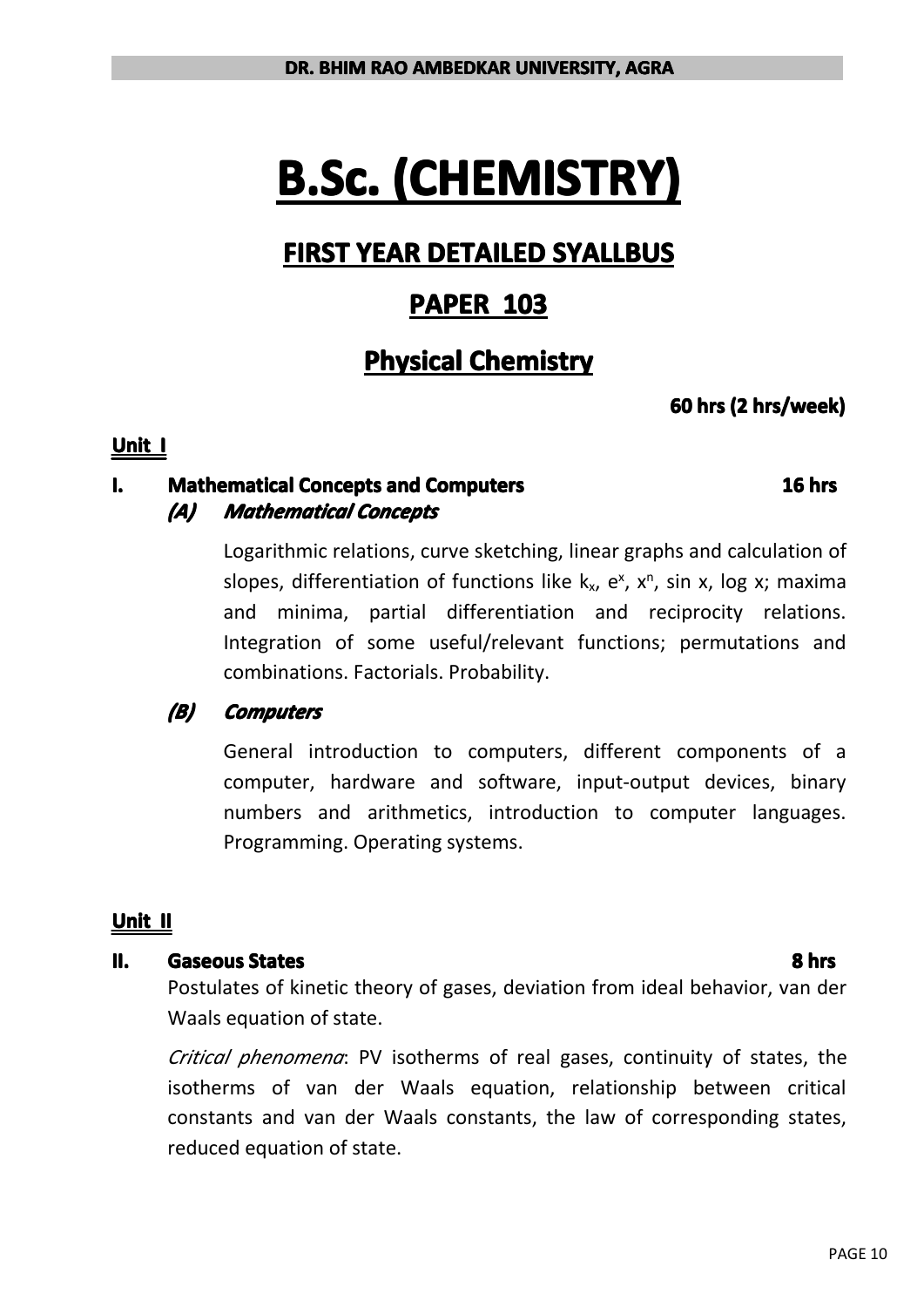*Molecular velocities*: Root mean square, average and most probable velocities. Qualitative discussion of the Maxwell's distribution of molecular velocities, collision number, mean free path and collision diameter. Liquification of gases (based on Joule-Thomson effect).

#### **III. Liquid State 6 hrs**

Intermolecular forces, structure of liquids (a qualitative description).

Structural differences between solids, liquids and gases.

Liquid crystals: Difference between liquid crystal, solid and liquid. Classification, structure of nematic and cholestric phases. Thermography and seven segment cell.

#### **Unit III**

#### **IV. Solid State 11 hrs**

Definition of space lattice, unit cell.

Laws of crystallography – (i) Law of constancy of interfacial angles, (ii) Law of rationality of indices and (iii) Law of symmetry. Symmetry elements in crystals.

X-ray diffraction by crystals. Derivation of Bragg equation. Determination of crystal structure of NaCl, KCl and CsCl (Laue's method and powder method).

### **V. Colloidal State 6 hrs**

Definition of colloids, classification of colloids.

Solids in liquids (sols): Properties – kinetic, optical and electrical; stability of colloids, protective action, Hardy-Schulze law, gold number.

Liquids in liquids (emulsions): Types of emulsions, preparation. Emulsifier.

Liquids in solids (gels): Classification, preparation and properties, inhibition, general application of colloids, colloidal electrolytes.

### **Unit IV**

### **VI. Chemical Kinetics and Catalysis Catalysis Catalysis Catalysis Catalysis Catalysis**

Chemical kinetics and its scope, rate of <sup>a</sup> reaction, factors influencing the rate of <sup>a</sup> reaction – concentration, temperature, pressure, solvent, light,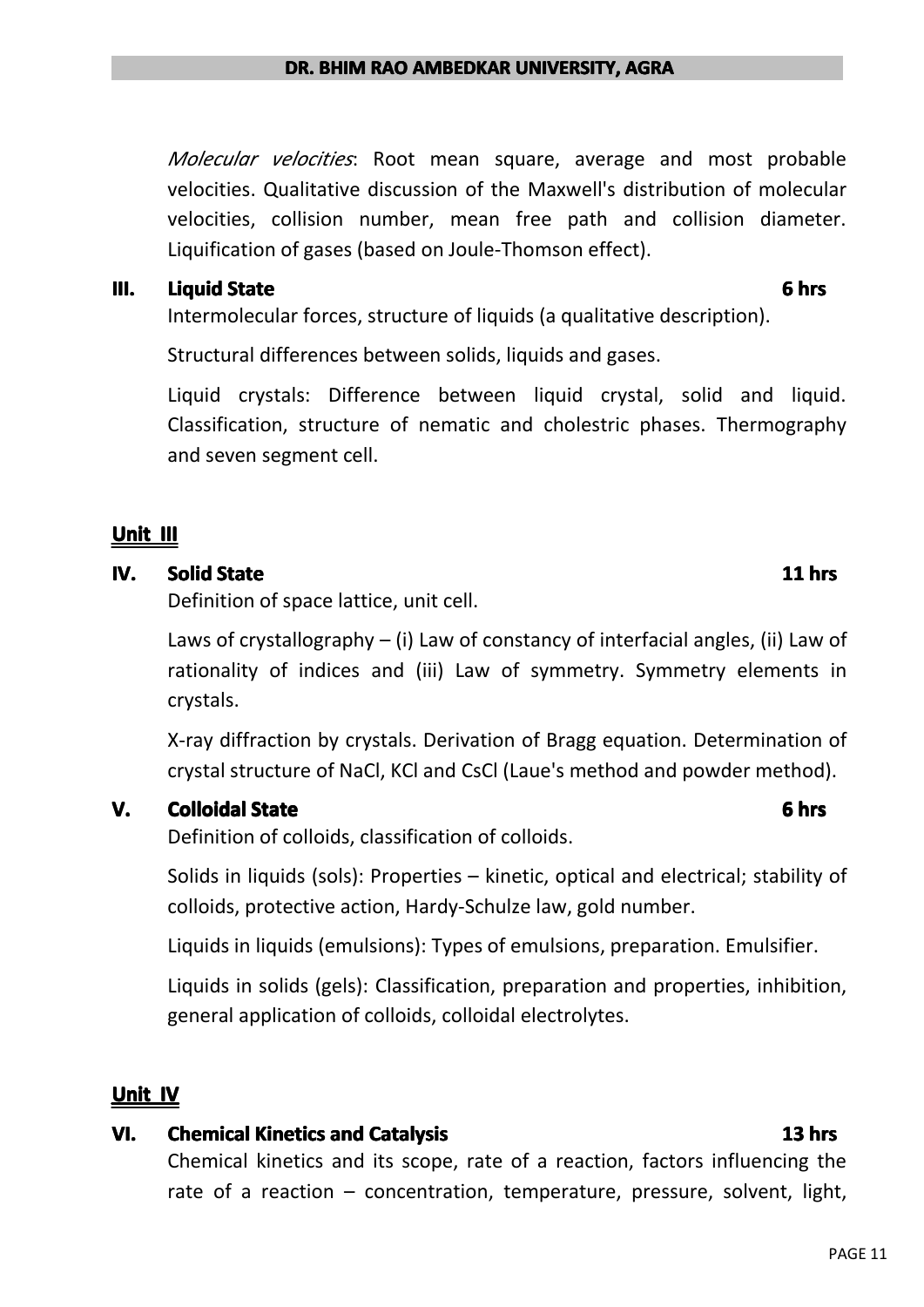#### **DR. BHIM RAO AMBEDKAR UNIVERSITY, AGRA**

catalyst. Concentration dependence of rates, mathematical characteristics of simple chemical reactions – zero order, first order, second order, pseudo order, half life and mean life. Determination of the order of reaction  $$ differential method, method of integration, method of half life period and isolation method.

Radioactive decay as afirst order phenomenon. Experimental methods of chemical kinetics: Conductometric, potentiometric, optical methods, polarimetry and spectrophotometer.

Theories of chemical kinetics: Effect of temperature on rate of reaction, Arrhenius equation, concept of activation energy.

Simple collision theory based on hard sphere model, transition state theory (equilibrium hypothesis). Expression for the rate constant based on equilibrium constant and thermodynamic aspects.

Catalysis - Characteristics of catalysed reactions, classification of catalysis, homogeneous and heterogeneous catalysis, enzyme catalysis, miscellanceous examples.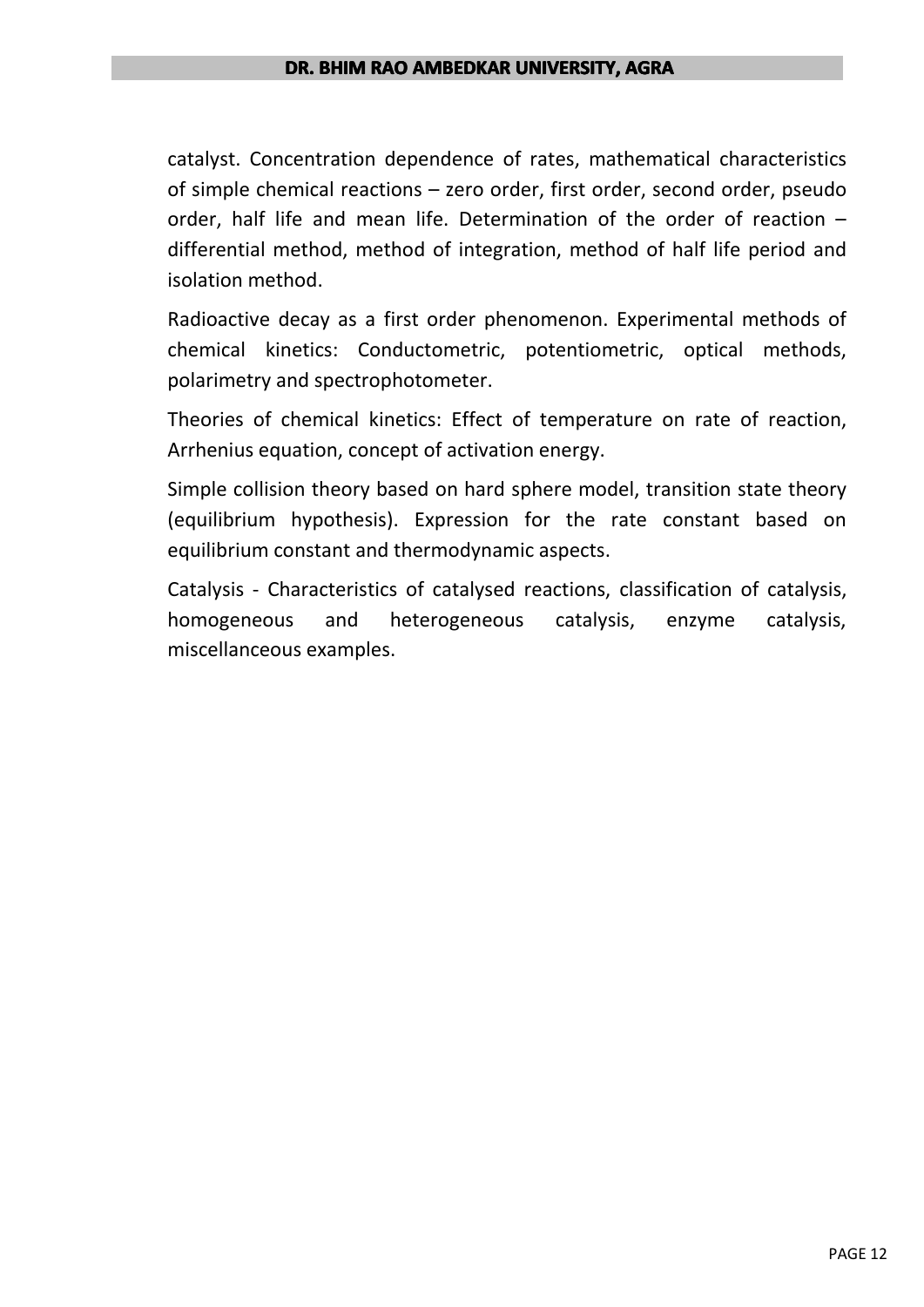# **B.Sc. (CHEMISTRY) (CHEMISTRY) (CHEMISTRY)**

# **FIRST YEAR DETAILED SYALLBUS SYALLBUS**

## **PAPER – 104**

## **PRACTICAL PRACTICAL**

## **180 hrs (6hrs/week) hrs/week)**

The duration of practical examination will be of six hours.  $M = 50$ **Distribution Distribution of Marks** Inorganic experiments (mixture +titration) 12+8 <sup>=</sup> 20 Organic experiments 10 marks Physical experiments 10 marks Record 5 marks Viva 5 marks

### **Inorganic Chemistry**

Inorganic mixture analysis (preferably by semimicro method) – The mixture will have six ions, preferably three cations and three anions. It may contain ions of the same group and an interfering anion such as phosphate, oxalate, borate and fluoride. Not more than one interfering anion is to be given. The formal group analysis will be done for the separation and identification of cations of Group I to VI. Two marks will be awarded for each correct ion with proper tests. One mark will be deducted for each incorrect ion reported. Not more than 50 % marks will be awarded if proper tests are not given.

Volumetric analysis: Any four double titrations from acid-base, redox and complexometric types.

### **Organic Chemistry**

### *Qualitative QualitativeQualitativeQualitativeOrganic Analysis AnalysisAnalysis*

Detection of extra elements (N, S and halogens) and functional groups (alcoholic, phenolic, aldehydic, ketonic, carbonyl, carboxylic, esters, carbohydrates, amines, amides, nitro and anilide) in simple organic compounds.

### **Laboratory Techniques**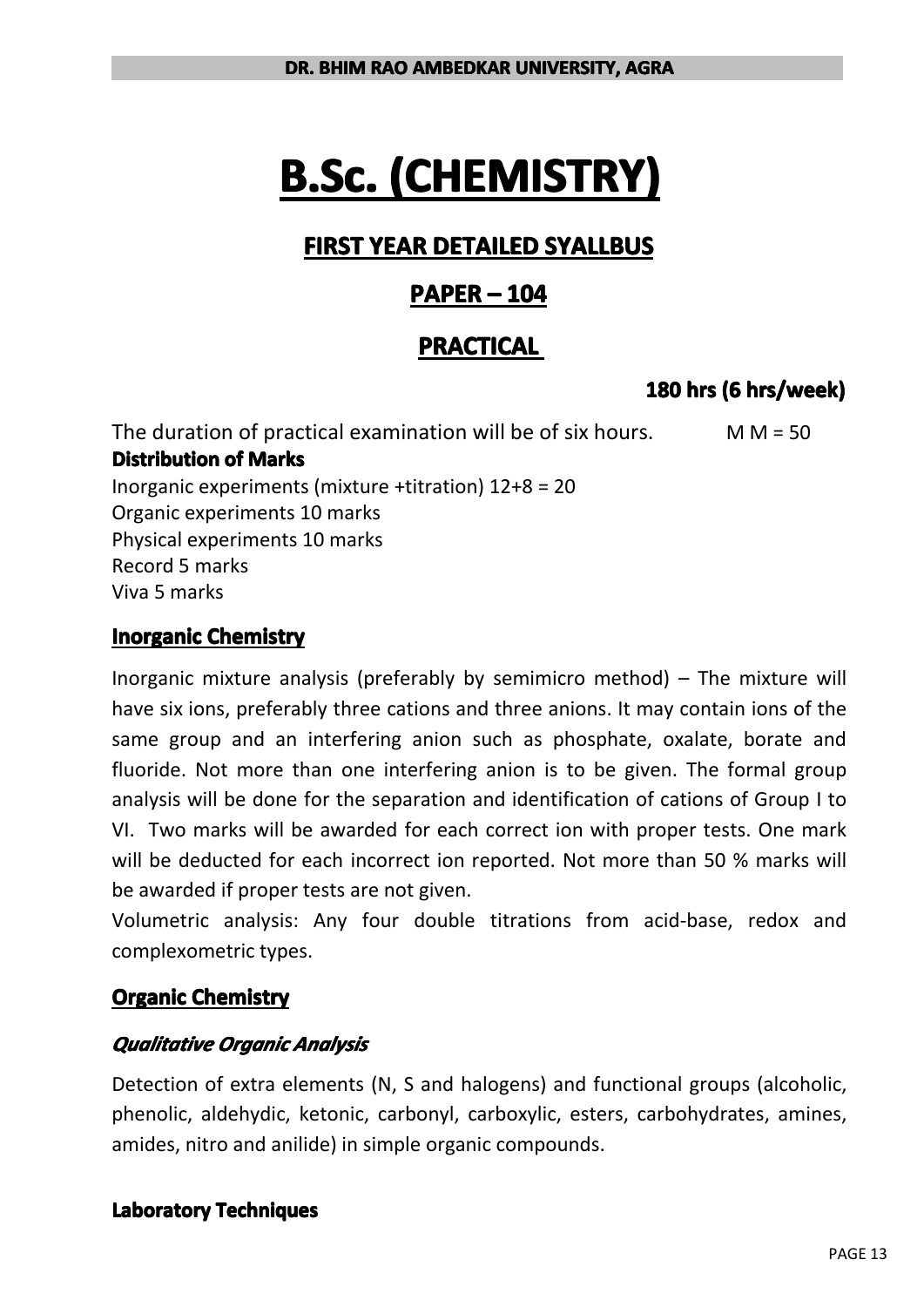*Calibration of thermometer***:** 80-82<sup>0</sup>C(Naphthalene), 113.5-114<sup>0</sup>C (Acetanilide), 132.5-133<sup>0</sup>C (Urea),  $100^{\circ}$ C (Distilled Water).

**Determination of melting point:** Naphthalene 80-82<sup>0</sup>C, Benzoic acid 121.5-122<sup>0</sup>C, Urea 132.5-133<sup>0</sup>C, Succinic acid 184.5-185<sup>0</sup>C, Cinnamic acid 132.5-133<sup>0</sup>C, Sallicylic acid 157.5-158 $^0$ C, Acetanilide 113.5-114 $^0$ C, m-initrobenzene 90 $^0$ C, pichlorobenzene 52 $^{\circ}$ C, Aspirin 135 $^{\circ}$ C.

**Determination of boiling point:** Ethanol 78<sup>0</sup>C, Cyclohexane 81.4<sup>0</sup>C, Toluene 110.6 $^0$ C, Benzene 80 $^0$ C.

*Mixed melting point determination*: Urea-Cinnamic acid mixture of various compositions (1:4, 1:1, 4:1).

*Distillation***:** Simple distillation of ethanol-water mixture using water condenser. Distillation of nitrobenzene and aniline using air condenser.

*Crystallization***:** Concept of induction of crystallization. Phthalic acid from hot water (using fluted filter paper and steamless funnel). Acetanilide from boiling water. Naphthalene from ethanol. Benzoic acid from water.

*Decolorisation and crystallization using charcoal***: Decoloration of brown sugar** (sucrose) with animal charcoal using gravity filtration. Crystallization and decolorisation of impure naphthalene (100 g of naphthalene mixes with 0.3 g of Congo Red using 1 g decolorizing carbon) from ethanol.

**Sublimation (simple and vacuum):** Camphor, Naphtalene, Phthalic acid and Succinic acid.

### **Physical Chemistry**

#### *Chemical ChemicalKinetics KineticsKinetics Kinetics*

- 1. To determine the specific reaction rate of the hydrolysis of methyl acetate/ethyl acetate catalyzed by hydrogen ions at rooms temperature
- 2. To study the effect of acid strength on the hydrolysis of an ester
- 3. To compare the strengths of HCl and  $H_2SO_4$  by studying the kinetics of hydrolysis of ethyl acetate
- 4. To study kinetically the reaction rate of decomposition of iodide by  $H_2O_2$

### *Distribution Distribution DistributionDistributionLaw*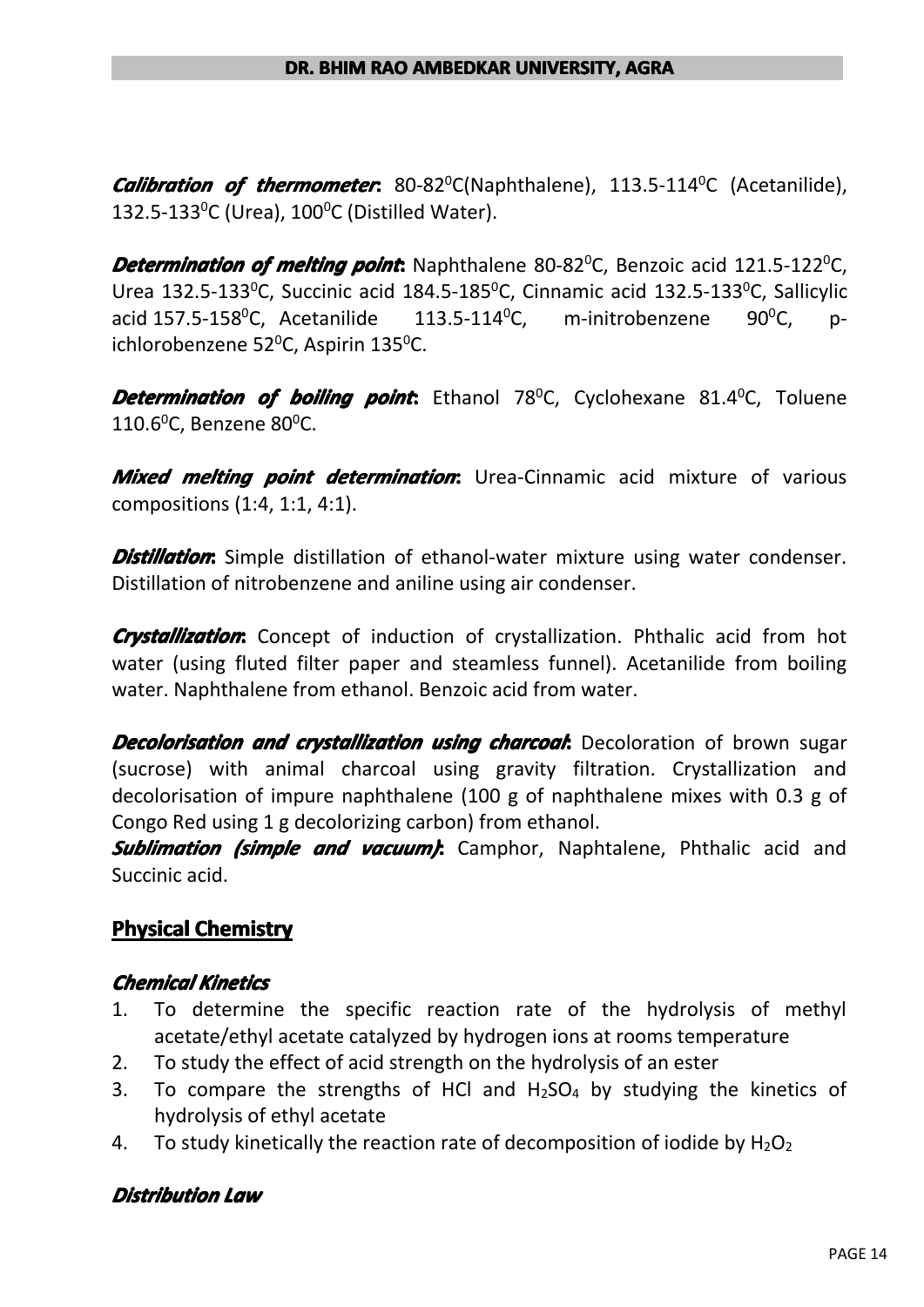- 1. To study the distribution of iodine between water and  $CCI<sub>4</sub>$
- 2. To study the distribution of benzoic acid between benzene and water

#### *Colloids Colloids*

1. To prepare arsenious sulphide sol and compare the precipitating power of mono-, bi- and trivalent anions

### *Viscosity, Viscosity,Surface SurfaceTension Tension*

- 1. To determine the percentage composition of <sup>a</sup> given mixture (non-interacting systems) by viscosity method
- 2. To determine the viscosity of amyl alcohol in water at different concentrations and calculate the excess viscosity of these solutions
- 3. To determine the percentage composition of <sup>a</sup> given binary mixture by surface tension method (acetone & ethyl-methyl ketone)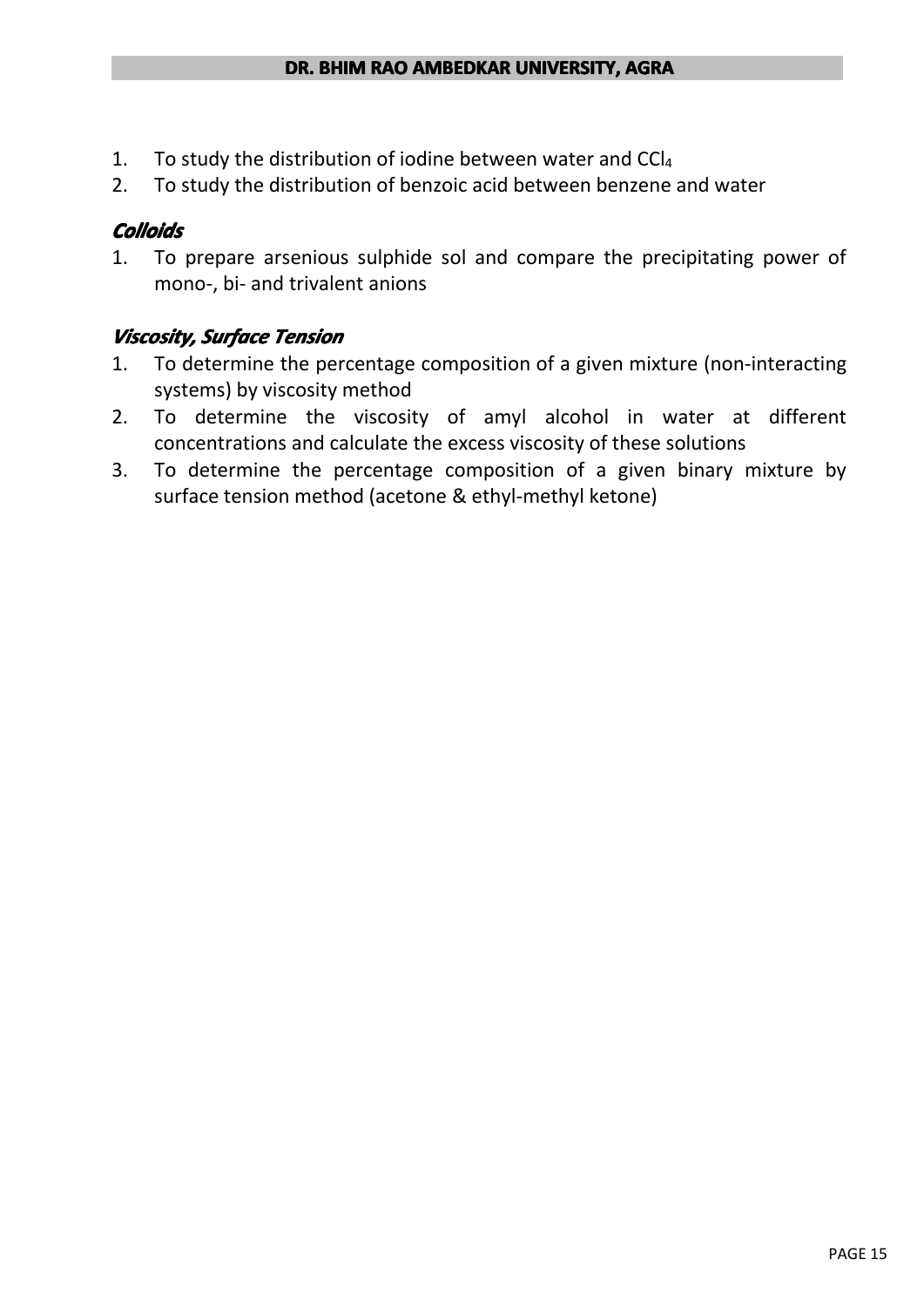# **B.Sc. (CHEMISTRY) (CHEMISTRY) (CHEMISTRY) (CHEMISTRY) SECOND YEAR DETAILED DETAILEDDETAILED SYALLBUS SYALLBUSSYALLBUS SYALLBUS**

## **PAPER 201**

# **Inorganic Chemistry**

### **60** hrs (2 hrs/week)

#### **Unit I**

### **I. Chemistry of Elements of First Transition Series Elements 10** hrs

Characteristic properties of block elements.

Properties of the elements of the first transition series, their binary compounds (hydrides, carbides and oxides) and complexes with respect to relative stability of their oxidation states, coordination number and geometry.

#### **II. Chemistry of Elements Elements Elements of Second and Third Transition Transition Series 10 hrs**

General characteristics, comparative treatment with their 3d-analogues with respect to ionic radii, oxidation states, magnetic behaviour, spectral properties and stereochemistry. Comparison of Zr/Hf, Nb/Ta and Mo/W.

#### **Unit II**

#### **III. Coordination Compounds Compounds Compounds Compounds Compounds**

Werner's coordination theory and its experimental verification, effective atomic number concept, chelates, nomenclature of coordination compounds, isomerism in coordination compounds, valence bond theory of transition metal complexes.

#### **Unit III**

#### **IV. Chemistry of Lanthanide Elements 6 hrs**

Electronic structure, oxidation states and ionic radii and lanthanide contraction, complex formation, occurrence and isolation. Ceric ammonium sulphate and its analytical uses.

#### **V. Chemistry of Actinides Actinides Actinides Actinides**

Electronic configuration, oxidation states and magnetic properties, chemistry of separation of Np, Pu and Am from U. Similarities between the later actinides and the later lanthanides.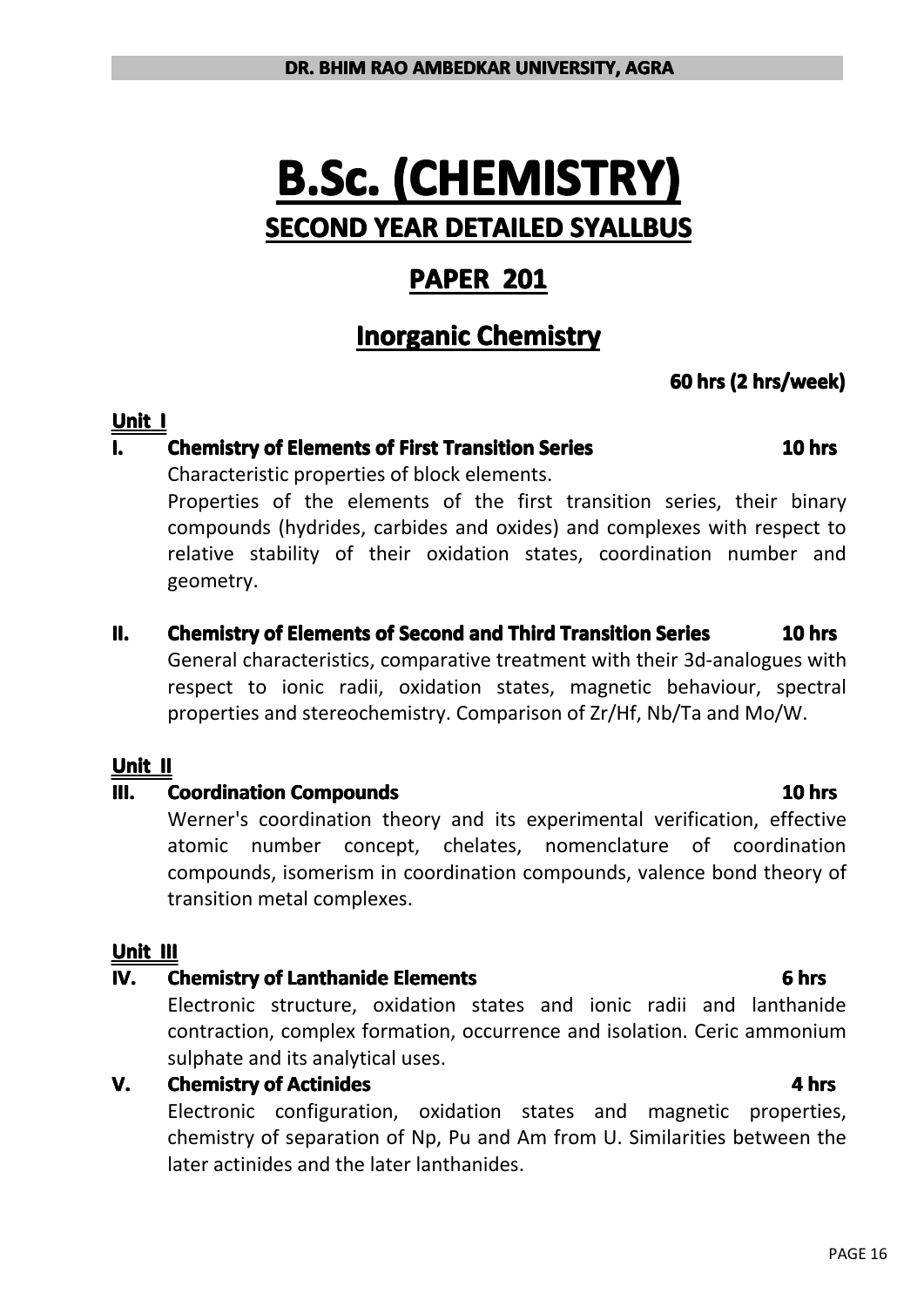#### **Unit IV**

#### **VI. Oxidation Oxidationand Reduction Reduction 8 hrs**

Electrode potential, electrochemical series and its applications. Principles involved in the extraction of the elements.

#### **VII. Acids and Bases 6 hrs**

Arrhenius, Bronsted-Lowry, the Lux-Flood, solvent system and Lewis concept of acids and bases.

#### **VIII. Non-aqueous Solvents Solvents Solvents Solvents Solvents Solvents Solvents 6 hrs**

Physical properties of <sup>a</sup> solvent, types of solvents and their general characteristics. Reactions in non-aqueous solvents with reference to liquid  $NH<sub>3</sub>$  and Liquid SO<sub>2</sub>.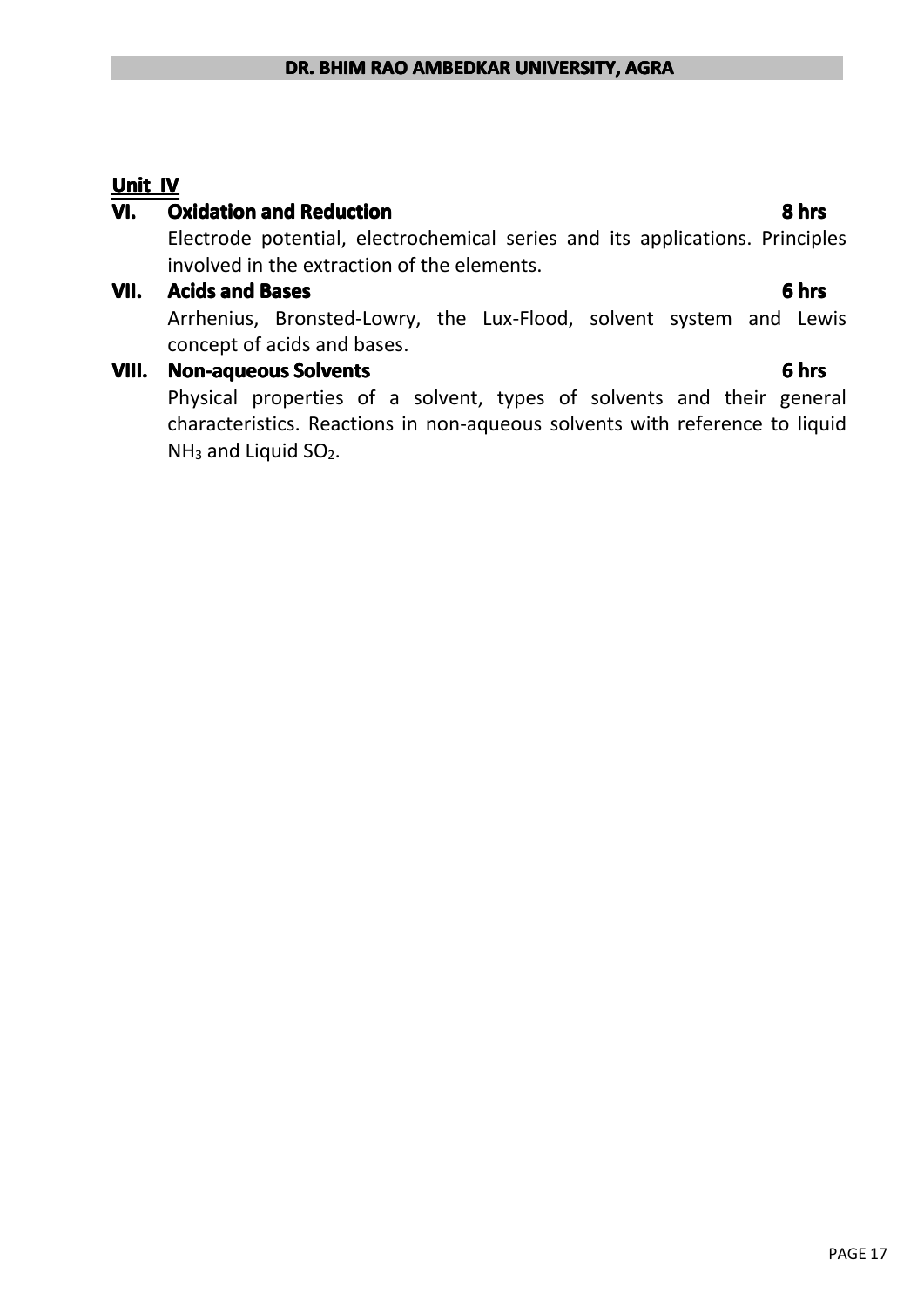# **B.Sc. (CHEMISTRY) (CHEMISTRY) (CHEMISTRY) (CHEMISTRY) SECOND YEAR DETAILED DETAILEDDETAILED SYALLBUS SYALLBUSSYALLBUS SYALLBUS**

## **PAPER 202**

# **Organic Chemistry**

### **60** hrs (2 hrs/week)

#### **Unit I**

#### **I. Electromagnetic Spectrum: Absorption Spectra 10 hrs**

Ultraviolet (UV) absorption spectroscopy – Absorption laws (Beer-Lambert law), molar absroptivity, presentation and analysis of UV spectra, types of electronic transitions, effect of conjugation. Concept of chromophore and auxochrome. Bathochromic, hypsochromic, hyperchromic and hypochromic shifts. UV spectra of conjugated enes and enones.

Infrared (IR) absorption spectroscopy – Molecular vibrations, Hooke's law, selection rules, intensity and position of IR bands, measurement of IR spectrum, fingerprint region, characteristic absorptions of various functional groups and interpretation of IR spectra of simple organic compounds.

### **Unit II**

#### **II. Alcohols AlcoholsAlcohols 6 hrs**

Classification and nomenclature.

Monohydric alcohols – Nomenclature, methods of formation by reduction of aldehydes, ketones, carboxylic acids and esters. Hydrogen bonding. Acidic nature. Reactions of alcohols.

Dihydric alcohols – Nomenclature, methods of formation, chemical reactions of vicinal glycols, oxidative cleavage  $[Pb(OAc)_4$  and  $HIO_4]$  and pinacol- pinacolone rearrangement.

Trihydric alcohols – nomenclature, methods of formation, chemical reactions of glycerol, synthesis of glycerol.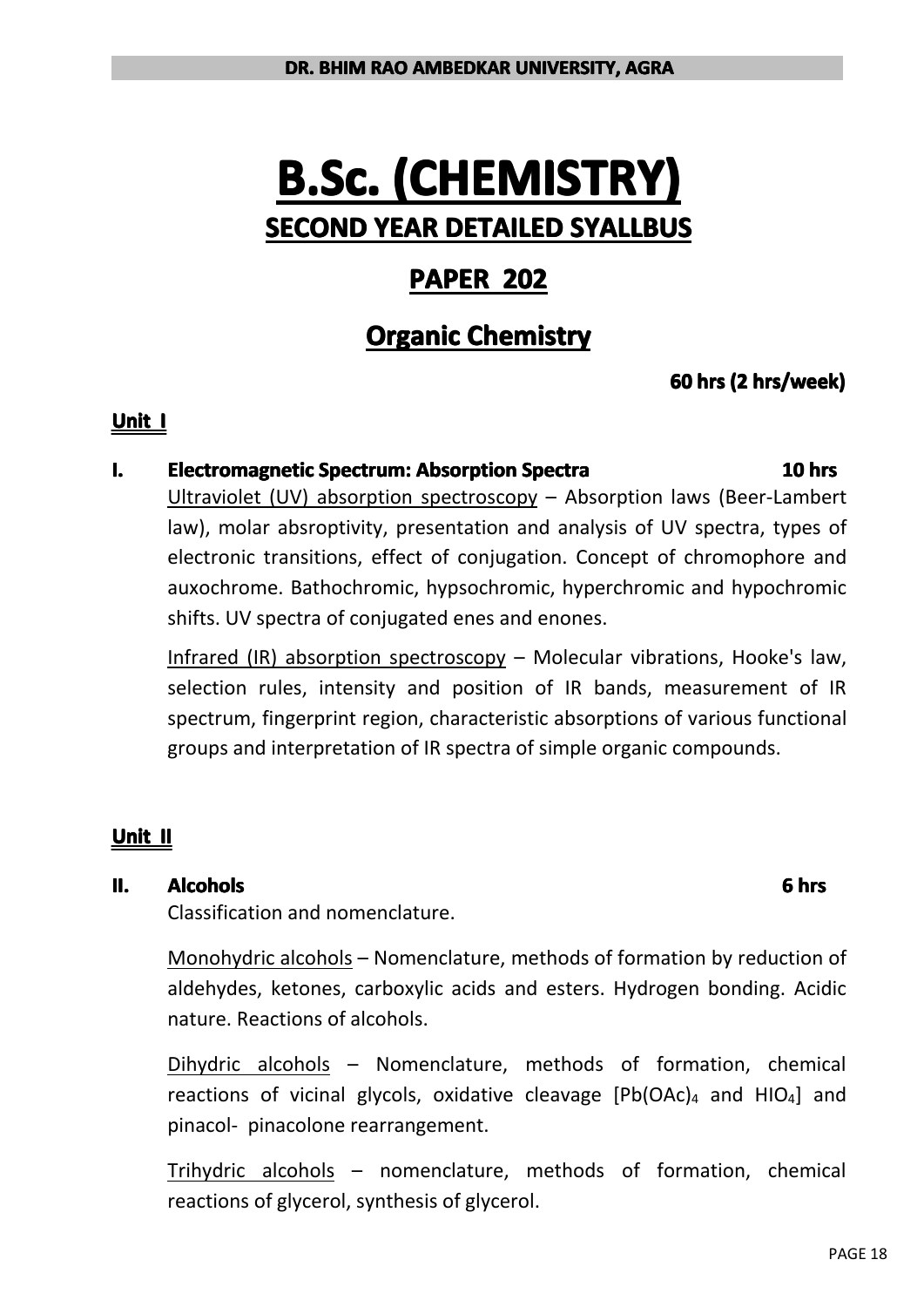#### **III. Phenols 6 hrs**

Nomenclature, structure and bonding, preparation of phenols, physical properties and acidic character. Comparative acidic strengths of alcohols and phenols, resonance stabilization of phenoxide ion. Reactions of phenols – electrophilic aromatic substitution, acylation and carboxylation. Mechanisms of Frie's rearrangement, Claisen rearrangement, Gatterman syntheis, Hauben-Hoesch reaction, Lederer-Manasse reaction and Reimer-Tiemann reaction.

#### **Unit III**

#### **IV. Ethers and Epoxides 3 hrs**

Nomenclature of ethers and methods of their formation, physical properties. Chemical reactions – cleavage and autoxidation, Ziesel's method.

Synthesis of epoxides. Acid and base-catalyzed ring opening of epoxides, orientation of epoxide ring opening, reactions of Grignard and organolithium reagents with epoxides.

#### **V. Aldehydes and Ketones 14** hrs

Nomenclature and structure of the carbonyl groups. Synthesis of aldehydes and ketones with particular reference to the synthesis of aldehydes from acid chlorides, synthesis of aldehydes and ketones using 1,3-dithianes, synthesis of ketones from nitriles and from carboxylic acids. Physical properties.

Mechanism of nucleophillic additions to carbonyl group with particular emphasis on benzoin, aldol, Perkin and Knoevenagel condensations. Condensation with ammonia and its derivatives. Wittig reaction. Mannich reaction.

Use of acetals as protecting group. Oxidation of aldehydes, Baeyer-Villiger oxidation of ketones, Cannizzaro reaction. MPV, Clemmensen, Wolf-Kishner, LiAlH<sup>4</sup> and NaBH<sup>4</sup> reductions. Halogenation of enolizable ketones. An introduction to α, β unsaturated aldehydes and ketones.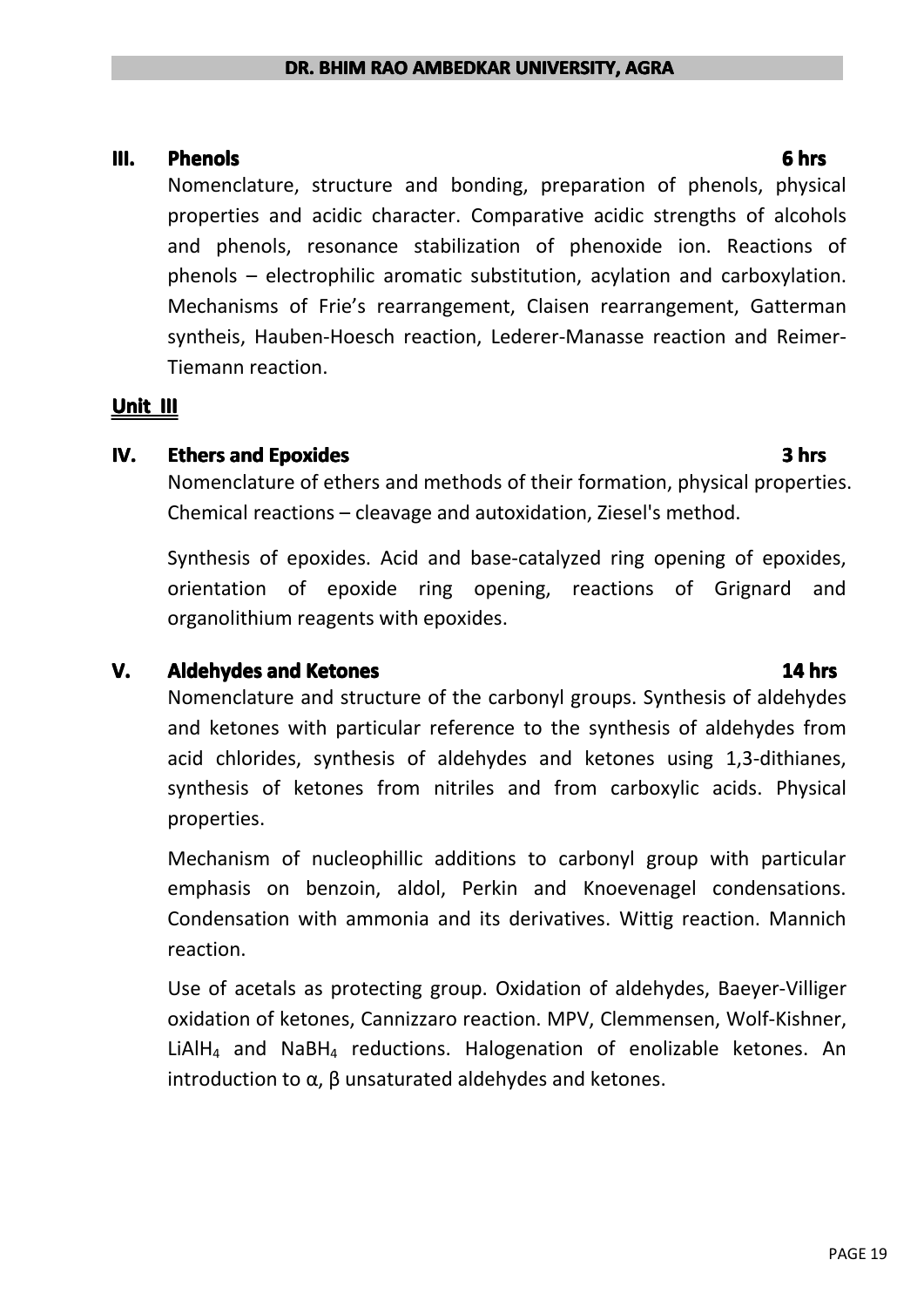#### **Unit IV**

#### **VI. Carboxylic Carboxylic Acids 6 hrs**

Nomenclature, structure and bonding, physical properties, acidity of carboxylic acids, effects of substituents on acid strength. Preparation of carboxylic acids. Reactions of carboxylic acids. Hell-Volhard-Zelinsky reaction. Synthesis of acid chlorides, esters and amides. Reduction of carboxylic acids. Mechanism of decarboxylation.

Methods of formation and chemical reactions of halo acids. Hydroxy acids: Malic, tartaric and citric acids.

Methods of formation and chemical reactions of unsaturated monocarboxylic acids.

Dicarboxylic acids: Methods of formation and effect of heat and dehydrating agents.

#### **VII. Carboxylic** Acid Derivatives **Democration Construction Carboxylic** 3 hrs

Structure and nomenclature of acid chlorides, esters, amides (urea) and acid anyhydrides.

Relative stability of acyl derivatives. Physical properties, interconversion of acid derivatives by nucleophilic acyl substitution.

Preparation of carboxylic acid derivatives, chemical reaction. Mechanisms of esterificaton and hydrolysis (acidic and basic).

#### **VIII. Organic Compounds of Nitrogen Nitrogen Nitrogen Nitrogen 12** hrs

Preparation of nitroalkanes and nitroarenes. Chemical reactions of nitroalkanes. Mechanisms of nuclephilc substitution in nitroarenes and their reductions in acidic, neutral and alkaline media. Picric acid.

Halonitroarenes: Reactivity.

**Amines:** Structure and nomenclature of amines, physical properties. Stereochemistry of amines. Separation of <sup>a</sup> mixture of primary, secondary and tertiary amines. Structural features effecting basicity of amines. Amine salts as phase-transfer catalysts. Preparation of alkyl and aryl amines (reduction of nitro compounds, nitriles), reductive amination of aldehydic and ketonic compounds. Gabriel-phthalimide reaction, Hofmann bromamide reaction. Reactions of amines, electrophilic aromatic substituton in aryl amines, reactions of amines with nitrous acid. Synthetic transformations of aryl diazonium salts, azo coupling.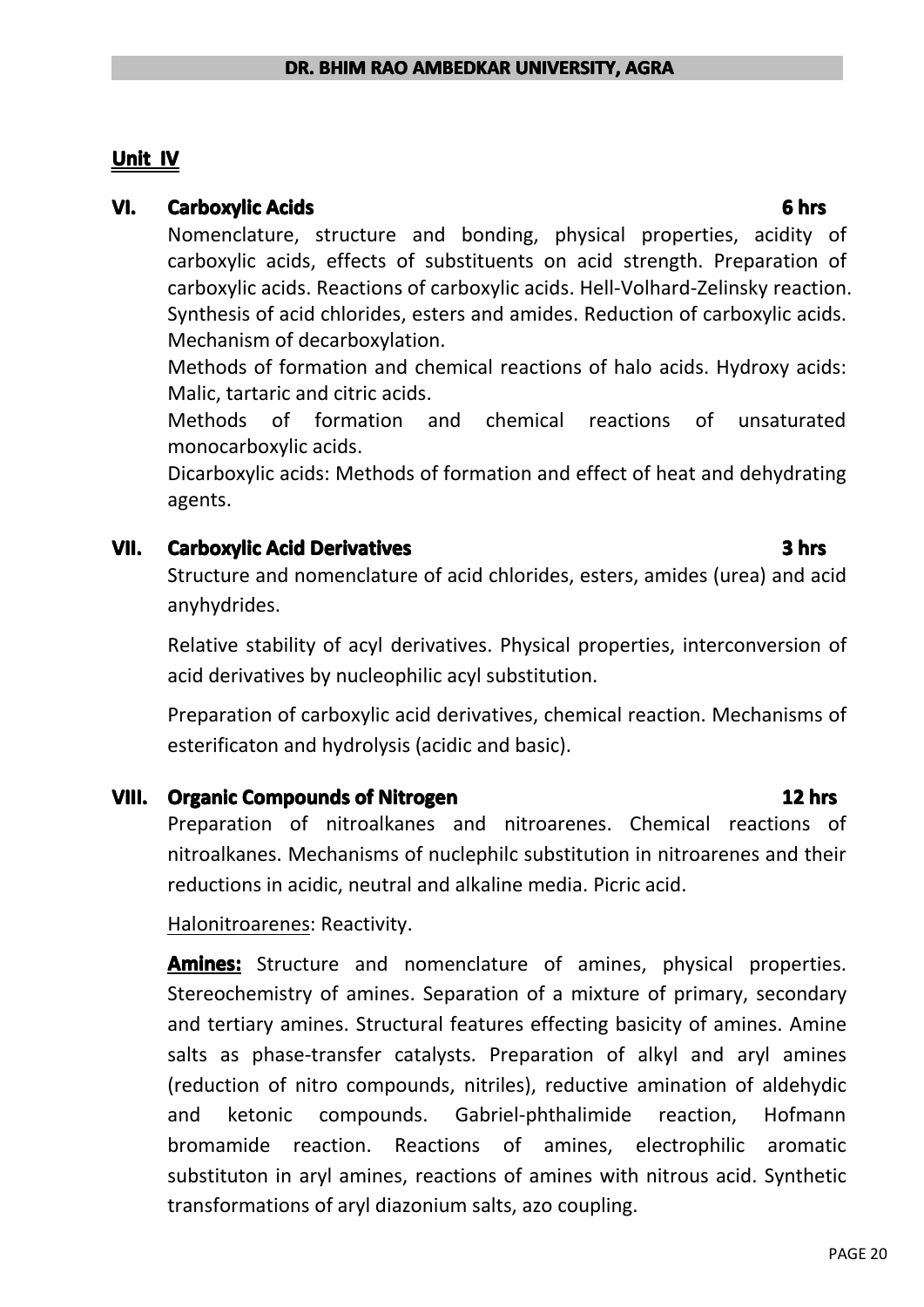# **B.Sc. (CHEMISTRY) (CHEMISTRY) (CHEMISTRY) (CHEMISTRY)**

# **SECOND YEAR DETAILED DETAILED DETAILED DETAILEDSYALLBUS SYALLBUS SYALLBUS SYALLBUS**

# **PAPER 203**

# **Physical Physical Physical Chemistry Chemistry Chemistry Chemistry**

### **60** hrs (2 hrs/week)

#### **Unit I**

### **I. Thermodynamics–1** *Definitions DefinitionsDefinitions Definitionsof Thermodynamic ThermodynamicThermodynamicThermodynamic Terms*

System, surroundings etc. Types of systems, intensive and extensive properties. State and path functions and their differentials. Thermodynamic process. Concept of heat andwork.

### *First Law of Thermodynamics*

Statement, definition of internal energy and enthalpy. Heat capacity, heat capacities at constant volume and pressure and their relationship. Joule's law – Joule-Thomson coefficient and inversion temperature. Calculation of w, q, dU & dH for the expansion of ideal gases under isothermal and adiabatic conditions for reversible process.

### *Thermochemistry Thermochemistry*

Standard state, standard enthalpy of formation – Hess's law of heat summation and its applications. Heat of reaction at constant pressure and at constant volume. Enthalpy of neutralization. Bond dissociation energy and its calculation from thermo-chemical data, temperature dependence of enthalpy. Kirchhoff's equation.

#### **II. Thermodynamics– II 13 hrs** *Second Law of Thermodynamics ThermodynamicsThermodynamics Thermodynamics*

Need for the law, different statements of the law, Carnot cycle and its efficiency. Carnot theorem. Thermodynamic scale of temperature.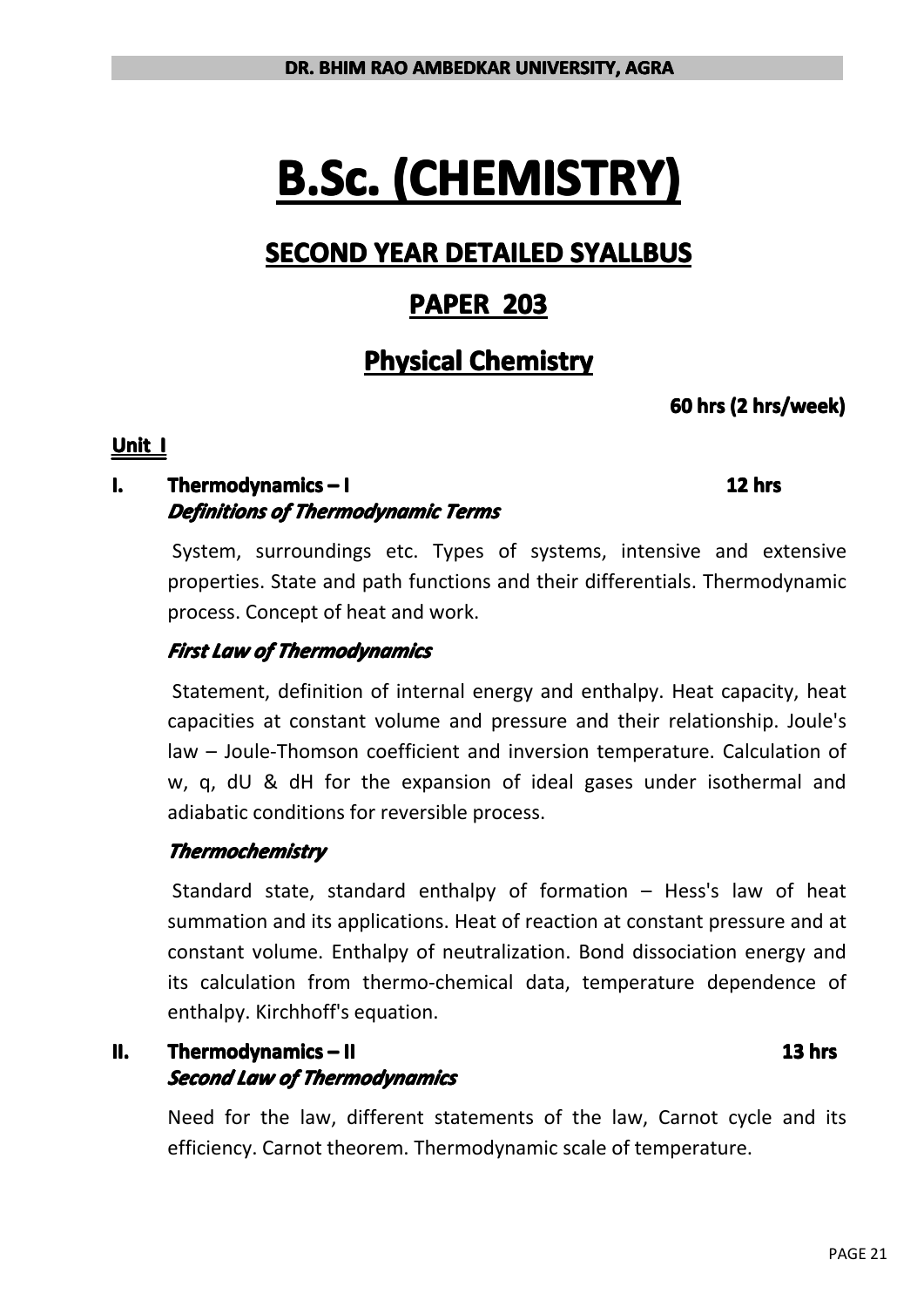### *Concept of Entropy*

Entropy as a state function, entropy as a function of  $V \& T$ , entropy as a function of P & T, entropy change in physical change, Clausius inequality, entropy as <sup>a</sup> criteria of spontaneity and equilibrium. Entropy change in ideal gases and mixing of gases.

#### *Gibbs and Helmholtz HelmholtzHelmholtzHelmholtz Functions Functions*

Gibbs function (G) and Helmhotz function (A) as thermodynamic quantities. A & G as criteria for thermodynamic equilibrium and spontaneity, their advantage over entropy change, Variation of G and A with P, V andT.

#### *Third Law of Thermodynamics ThermodynamicsThermodynamics*

Nernst heat theorem, statement and concept of residual entropy.

Nernst distribution law – Thermodynamic derivation, applications.

#### **Unit II**

#### **III. Chemical Equilibrium Equilibrium Equilibrium Equilibrium Equilibrium Equilibrium**

Equilibrium constant and free energy. Thermodynamic derivation of law of mass action. Le-Chatelier's principle.

Reaction isotherm and reaction isochore – Clapeyron-Clausius equation and its applications.

#### **IV. Solutions Solutions Solutions**

Liquid-liquid mixtures: Ideal liquid mixtures, Raoult's and Henry's law. Non-ideal system: Azeotropes, HCl-H2O and ethanol-water systems.

Partially miscible liquids: Phenol-water, trimethylamine-water, nicotinewater systems, immiscible liquids, steam distillation.

#### **Unit III**

#### **V. Electrochemistry – I 10 hrs**

*Electrical transport:***-** Conduction in metals and in electrolyte solutions, specific conductance molar and equivalent conductance, measurement of equivalent conductance, variation of molar, equivalent and specific conductances with dilution.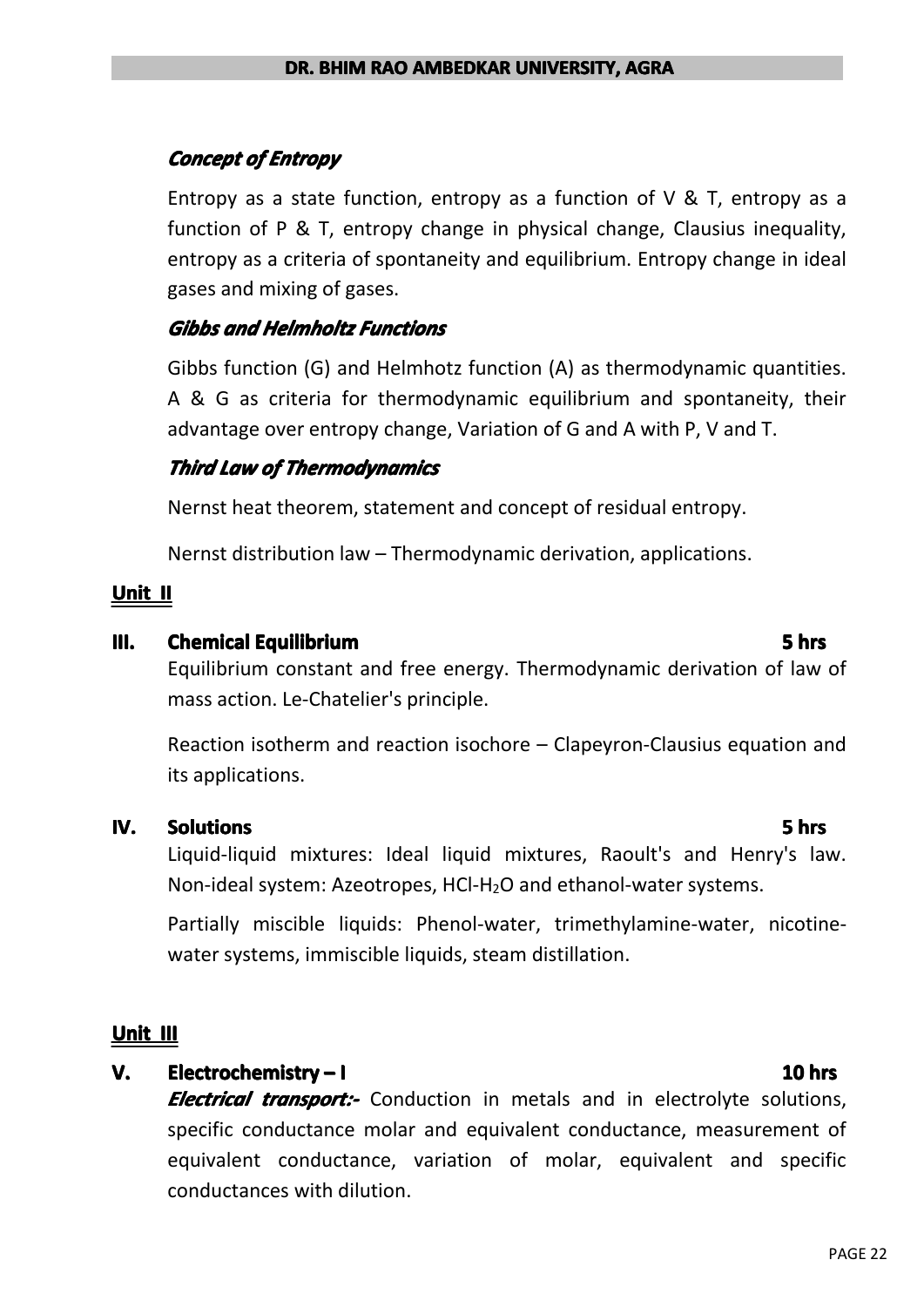Migration of ions and Kohlrausch law, Arrhenius theory of electrolyte dissociation and its limitations. Weak and strong electrolytes. Ostwald's dilution law, its uses and limitations. Debye-Huckel-Onsager equation for strong electrolytes (elementary treatment only). Transport number, definition and determination by Hittorf method and moving boundary method.

Applications of conductivity measurements: Determination of degree of dissociation, determination of  $K_a$  of acids, determination of solubility product of <sup>a</sup> sparingly soluble salt, conductometric titrations.

#### **Unit IV**

#### **VI. Electrochemistry – II 10 hrs**

Types of reversible electrodes  $-$  Gas-metal ion, metal-metal ion, metalinsoluble salt-anion and redox electrodes. Electrode reactions, Nernst equation, derivation of cell EMF and single electrode potential, strandard hydrogen electrode-reference electrodes and their applications, standard electrode potential, sign conventions, electrochemical series and its significance.

Electrolytic and Galvanic cells–Reversible and irreversible cells, conventional representation of electrochemical cells.

EMF of <sup>a</sup> cell and its measurements. Computation of cell EMF. Calculation of thermodynamic quantities of cell reactions (∆G, ∆H and K).

Concentration cell with and without transport, liquid junction potential, application of concentration cells, valency of ions, solubility product and activity coefficient, potentiometric titrations.

Definition of  $pH$  and  $pK_a$ , determination of  $pH$  using hydrogen, quinhydrone and glass electrodes by potentiometric methods.

Buffers – Mechanism of buffer action, Henderson-Hazel equation, application of buffer solution. Hydrolysis of salts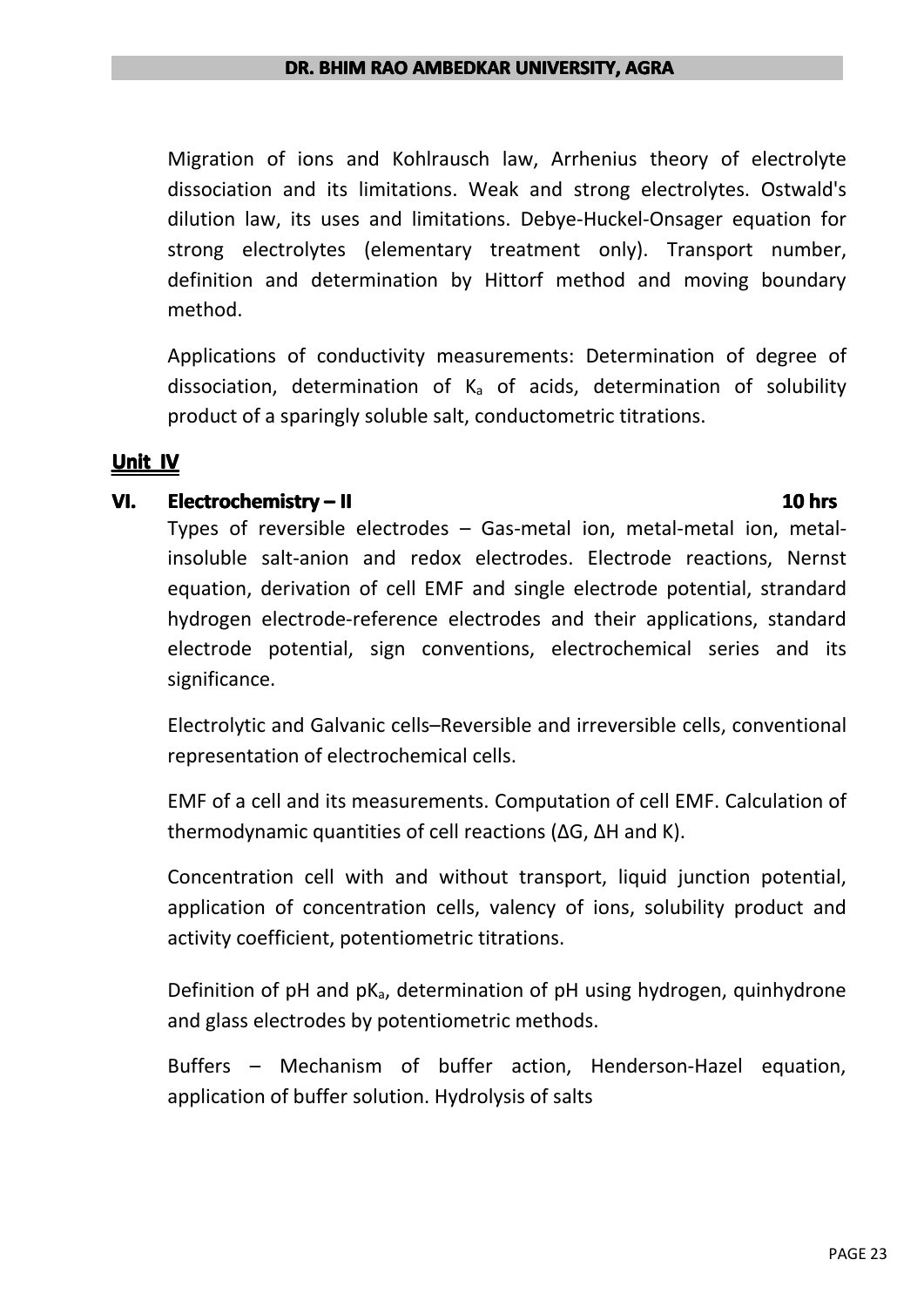#### **VII. Phase Equilibrium 5 hrs**

Statement and meaning of the terms-phase, component and degree of freedom, derivation of Gibbs phase rule, phase equilibria of onecomponent system– water,  $CO<sub>2</sub>$  and S systems.

Phase equilibria of two component systems – Solid - liquid equilibria, simple eutectic – Bi-Cd, Pb-Ag systems, desilverisation of lead.

Solid solutions – Compound formation with congruent melting point (Mg-Zn) and incongruent melting point (FeCl<sub>3</sub>-H<sub>2</sub>O) and (CuSO<sub>4</sub>-H<sub>2</sub>O) system.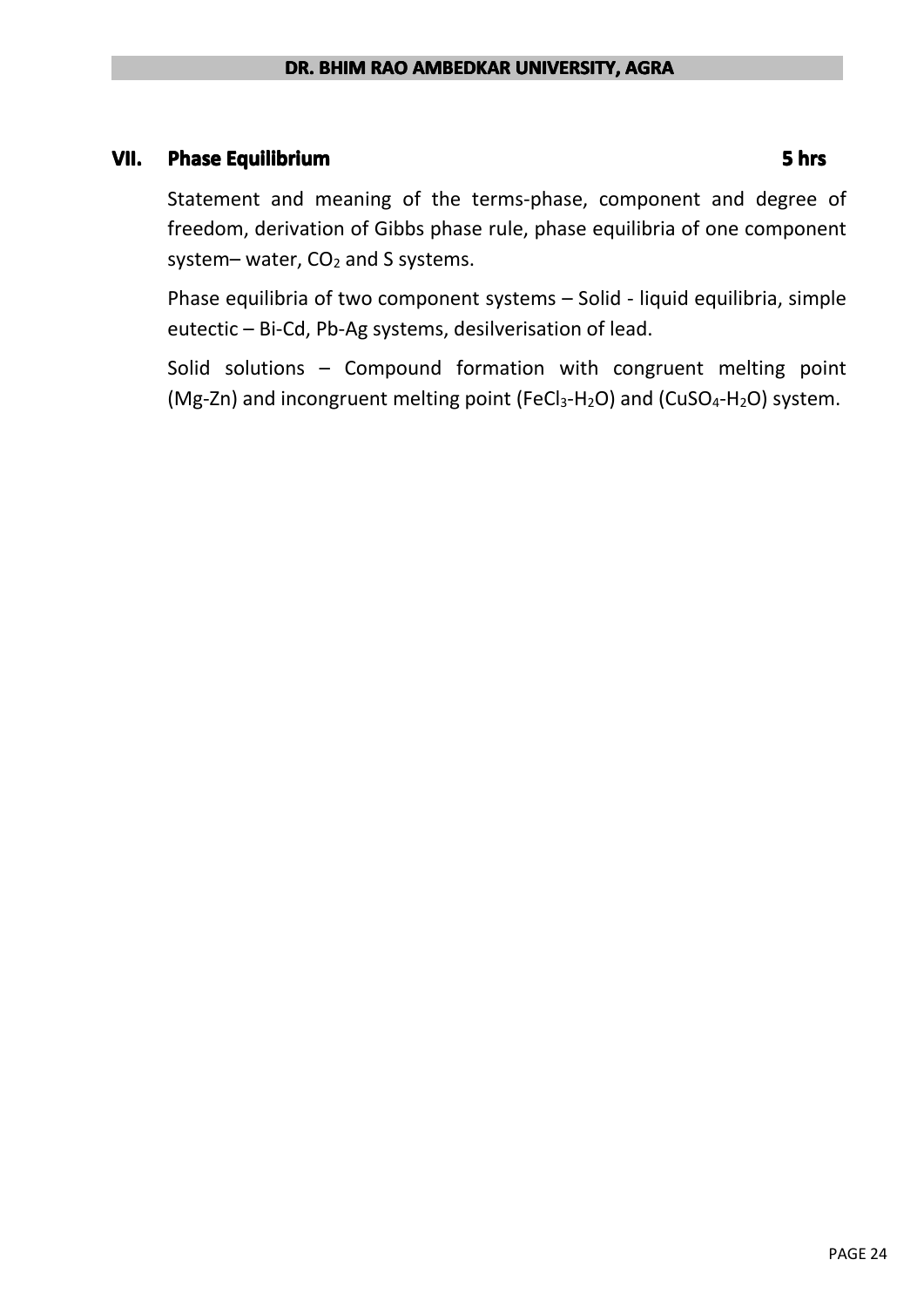# **B.Sc. (CHEMISTRY) (CHEMISTRY) (CHEMISTRY) (CHEMISTRY)**

# **SECOND YEAR DETAILED DETAILED DETAILED DETAILEDSYALLBUS SYALLBUS SYALLBUS SYALLBUS**

# **PAPER 204**

# **PRACTICAL PRACTICAL PRACTICAL PRACTICAL**

### **180** hrs (6 hrs/week)

The duration of practical examination will be of six hours.

**Distribution of marks:** Total marks 50 will have inorganic gravimetric of 12 marks, volumetric 8 marks, organic expt 10 marks, physical expt 10 marks, record 5 marks and viva of 5 marks.

### **Inorganic Chemistry**

Calibration of fractional weights, pipettes and burettes. Preparation of standards solutions. Dilution  $-0.1$  M to 0.001 M solutions.

#### *Quantitative QuantitativeQuantitativeQuantitativeAnalysis*

#### *Volumetric Analysis*

- (a) Determination of acetic acid in commercial vinegar using NaOH
- (b) Determination of alkali content of antacid tablet using HCl
- (c) Estimation of calcium content in chalk as calcium oxalate by permanganometry
- (d) Estimation of hardness of water by EDTA
- (e) Estimation of ferrous and ferric by dichromate method
- (f) Estimation of copper using thiosulphate

#### *Gravimetric Gravimetric Analysis Analysis*

Analysis of Cu as CuSCN, Ni as Ni (dimethylgloxime) and Ba as BaSO<sup>4</sup>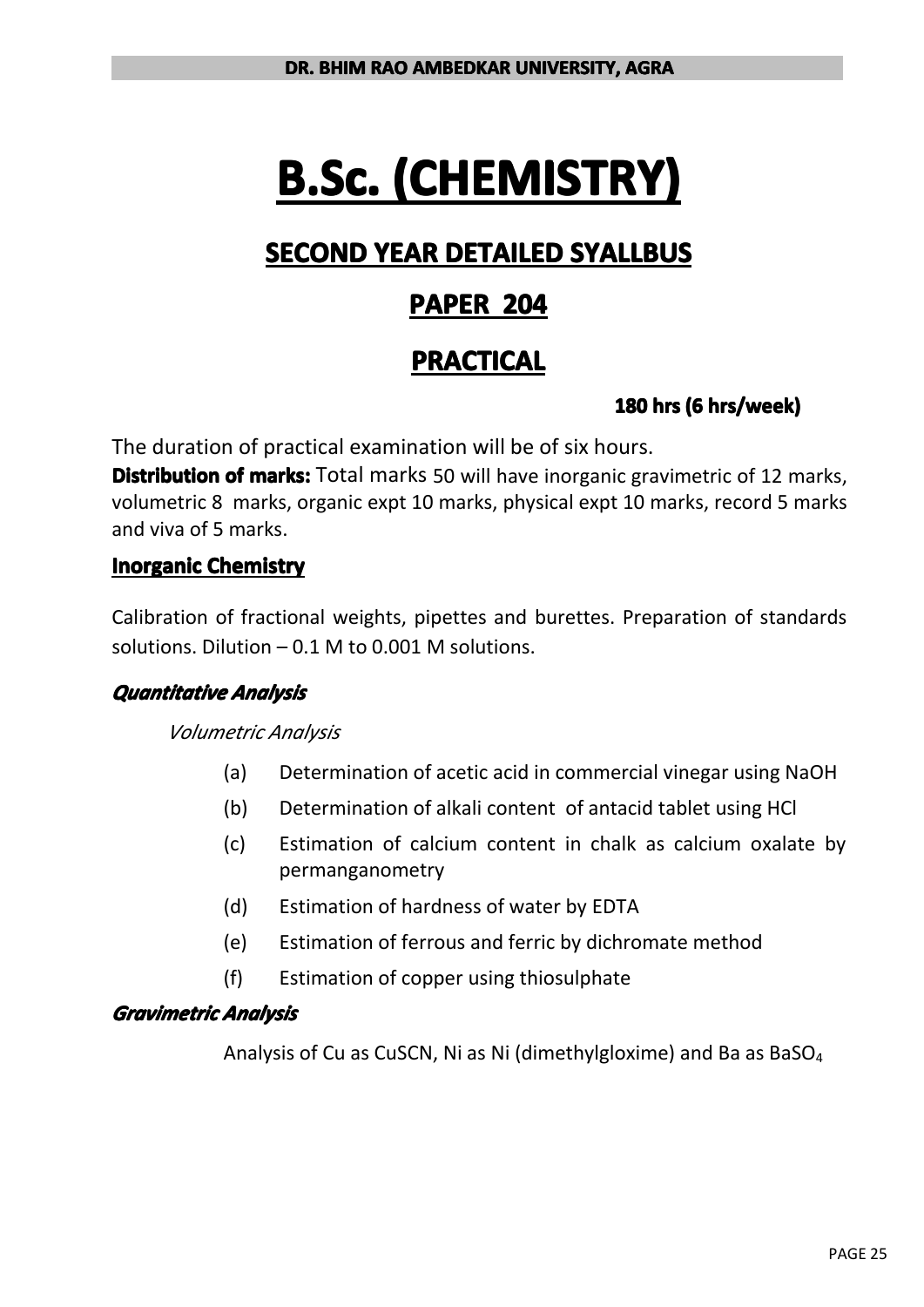### **Organic Chemistry**

#### *Systematic Systematic Qualitative QualitativeOrganic Analysis AnalysisAnalysis Analysis*

Identification of an organic compound through the functional group analysis, determination of melting point and preparation of suitable derivatives

#### *Laboratory LaboratoryTechniques Techniques*

**A.** Thin Layer Chromatography

Determination of Rƒ values and identification of organic compounds:

- (a) Separation of green leaf pigments (spinach leaves may be used)
- (b) Preparation of separation of 2,4-dinitrophenylhydrazones of acetone, 2-butanone, hexan-2, and 3-one using toluene and light petroleum (40:60)
- (c) Separation of <sup>a</sup> mixture of dyes using cyclohexane and ethyl acetate  $(8.5:1.5)$
- **B.** Paper Chromatography: Ascending and Circular

Determination of  $R_f$  values and identification of organic compounds:

- (a) Separation of <sup>a</sup> mixture of phenylalanine and glycine. Alanine and aspartic acid. Leucine and glutamic acid. Spray reagent – ninhydrin.
- (b) Separation of a mixture of D,  $L -$  alanine, glycine, and L-leucine using n-butanol:acetic acid:water (4:1:5). Spray reagent – ninhydrin.
- (c) Separation of monosaccharides  $-$  a mixture of D-galactose and Dfructose using n-butanol:acetone:water (4:5:1). Spray reagent – aniline hydrogen phthalate.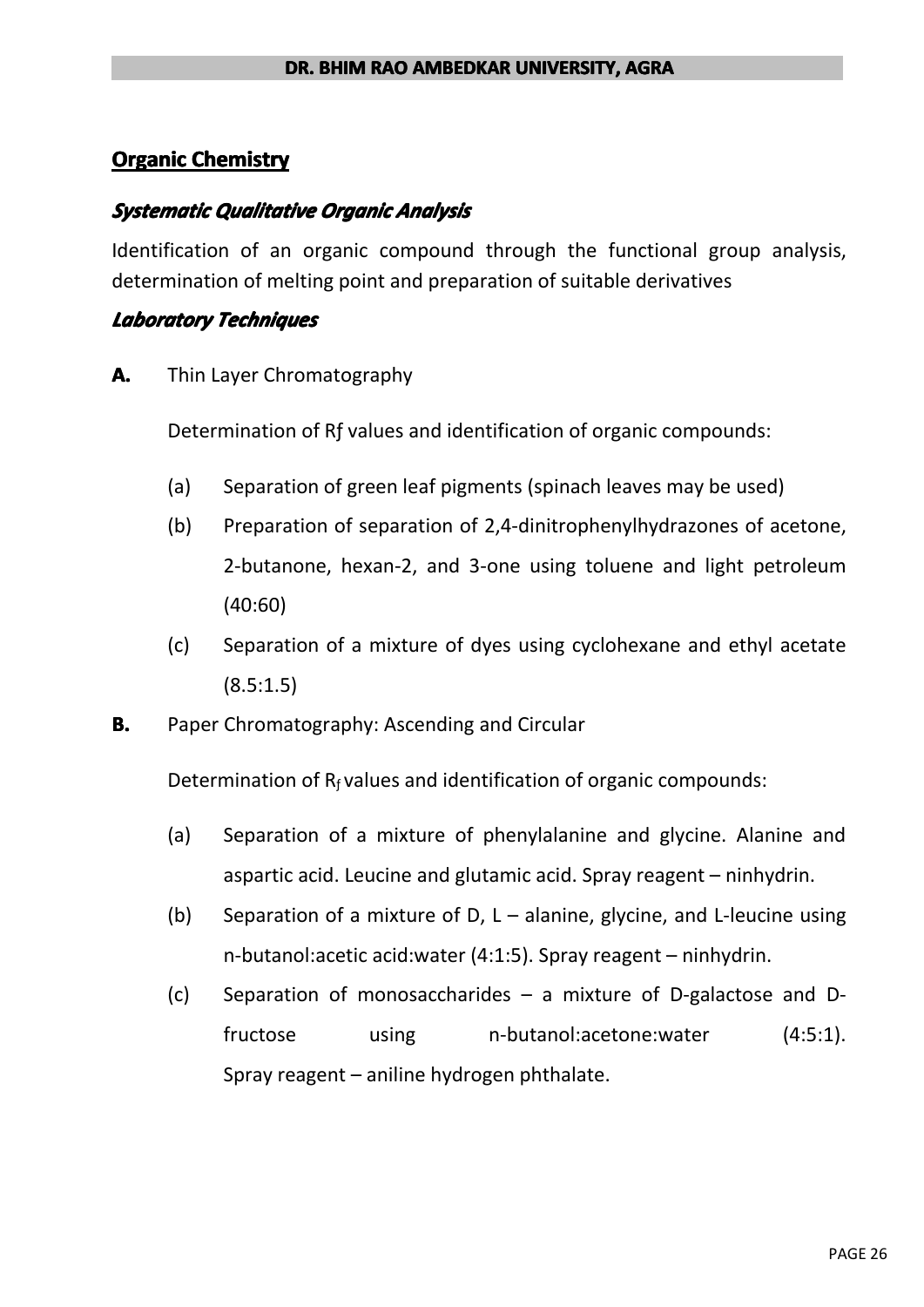### **Physical Chemistry**

#### *Transition TransitionTemperature Temperature*

1. Determination of the transition temperature of the given substance by thermometric /dialometric method (e.g.  $MnCl<sub>2</sub>.4H<sub>2</sub>O/SrBr<sub>2</sub>.2H<sub>2</sub>O$ )

#### $P$ *hase Equilibrium*

- 2. To study the effect of <sup>a</sup> solute (e.g. NaCl, succinic acid) on the critical solution temperature of two partially miscible liquids (e.g. phenolwater system) and to determine the concentration of that solute in the given phenol-water system
- 3. To construct the phase diagram of two component (e.g. diphenylamine – benzophenone) system by cooling curve method

#### *Thermochemistry Thermochemistry*

- 1. To determine the solubility of benzoic acid at different temperatures and to determine ∆H of the dissolution process
- 2. To determine the enthalpy of neutralization of <sup>a</sup> weak acid/weak base versus strong base/strong acid and determine the enthalpy of ionization of the weak acid/weak base
- 3. To determine the enthalpy of solution of solid calcium chloride and calculate the lattice energy of calcium chloride from its enthalpy data using Born-Haber cycle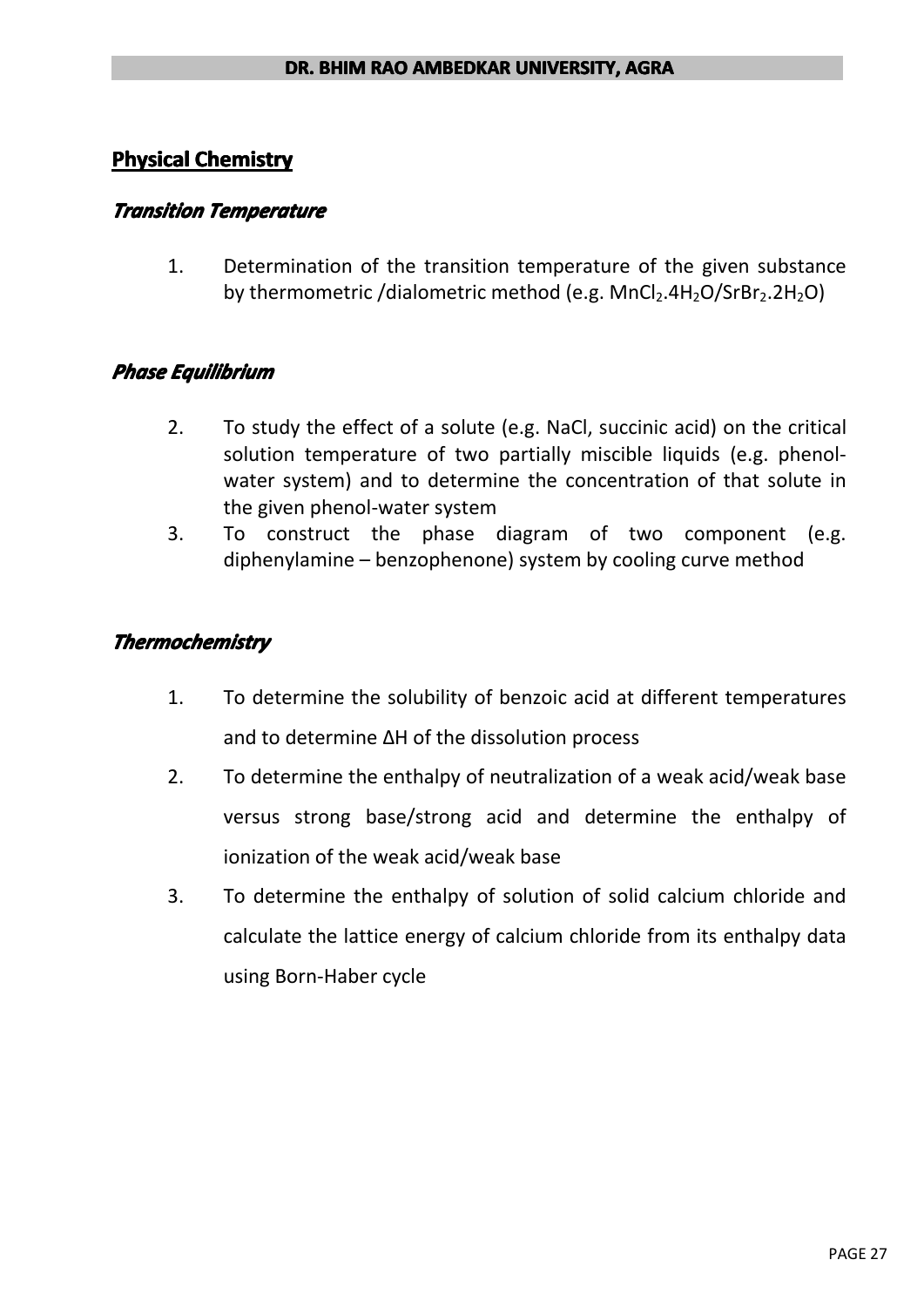# **B.Sc. (CHEMISTRY) (CHEMISTRY) (CHEMISTRY) (CHEMISTRY)**

# **THIRD YEAR DETAILED DETAILED DETAILED DETAILEDSYALLBUS SYALLBUS SYALLBUS**

# **PAPER 301**

# **Inorganic Chemistry**

### **60** hrs (2 hrs/week)

#### **Unit I**

- I. Metal-ligand bonding in Transition Metal Complexes 10 hrs Limitations of valance bond theory, an elementary idea of crystal field theory, crystal field splitting in octahedral, tetrahedral and square planner complexes, factors affecting the crystal-field parameters.
- **II. Thermodynamic and Kinetic Aspects of Metal Complexes Complexes** A brief outline of thermodynamic stability of metal complexes and factors affecting the stability, stability constants of complexes and their determination, substitution reactions of square planar complexes.

#### **Unit II**

#### **III. Magnetic Properties of Transition Metal Complexes Complexes**

Types of magnetic behavior, methods of determining magnetic susceptibility, spin-only formula, L-S coupling, correlation of  $\mu_s$  and  $\mu_{\text{eff}}$  values, orbital contribution to magnetic moments, application of magnetic moment data for 3d-metal complexes.

#### **IV. Electronic spectra of Transition Metal Complexes 7 hrs**

Types of electronic transitions, selection rules for d-d transitions, spectroscopic ground states, spectrochemical series, Orgel-energy level diagram for  $d^1$  and  $d^9$  states, discussion of the electronic spectrum of  $[Ti(H<sub>2</sub>O)<sub>6</sub>]^{3+}$  complex ion.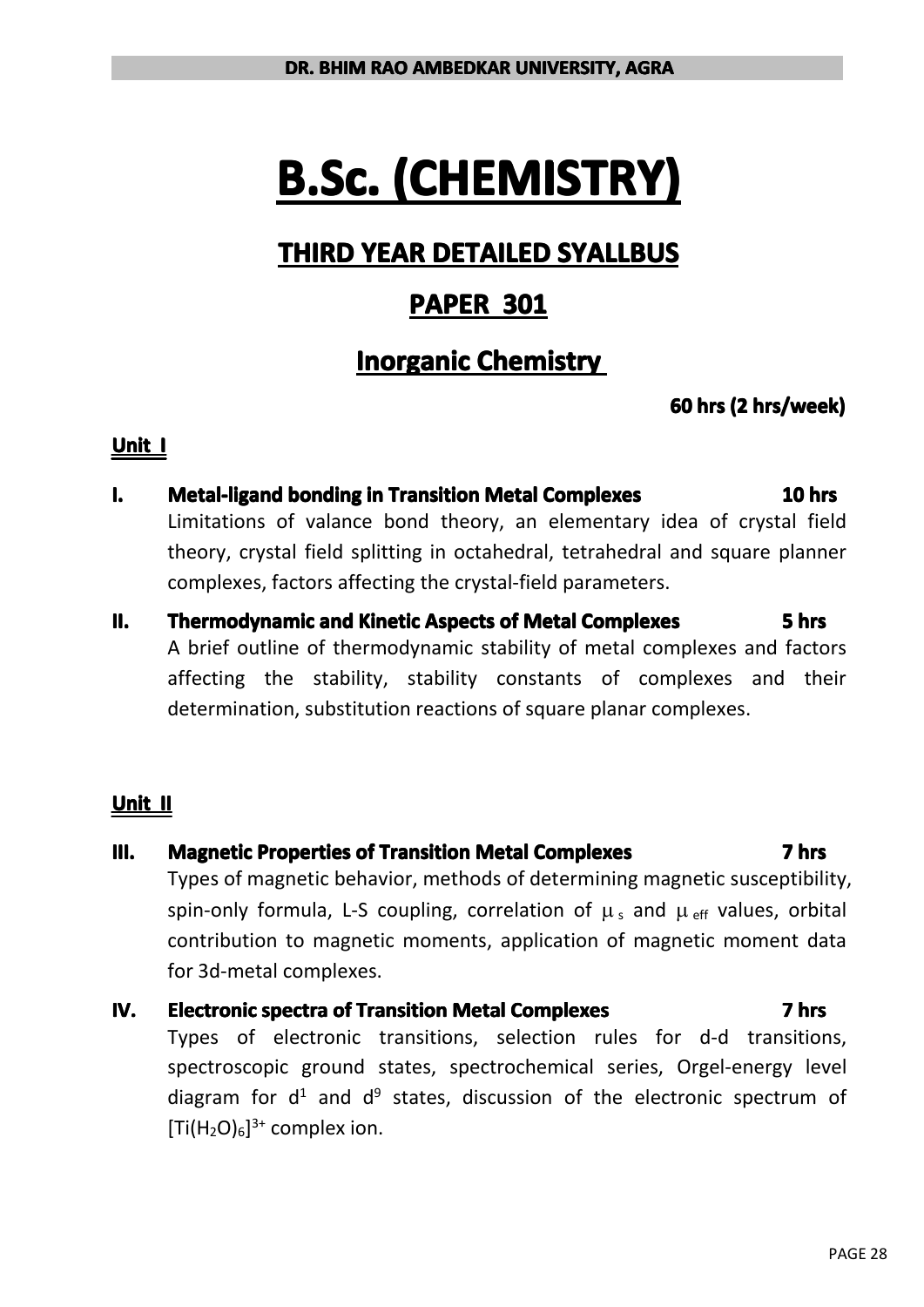### **Unit III**

#### **V. Organometallic Organometallic OrganometallicChemistry Chemistry Chemistry 10 hrs**

Definition, nomenclature and classification of organometallic compounds,

Preparation, properties, bonding and applications of alkyls and aryls of Li, Al, Hg, Sn and Ti.

Metal carbonyls: 18-electron rule, preparation, structure and nature of bonding in the mononuclear carbonyls.

#### **VI.** Silicones and Phosphazenes **Phosphazenes Phosphazenes Phosphazenes Phosphazenes**

bonding in triphosphazenes.

Silicones and phosphazenes as examples of inorganic polymers, nature of

### **Unit IV**

#### **VII. Hard and Soft Acids and Bases (HSAB) 7 hrs**

Classification of acids and bases as hard and soft. Pearson's HSAB concept, acid-base strength and hardness and softness. Symbiosis, theoretical basis of hardness and softness, electronegativity and hardness and softness.

#### **VIII.** Bioinorganic Chemistry **10 hrs Chemistry 10 hrs**

Essential and trace elements in biological processes, metalloporphyrins with special reference to hemoglobin and myoglobin. Biological role of alkali and alkaline earth metal ions with special reference to  $Ca<sup>2+</sup>$ . Nitrogen fixation.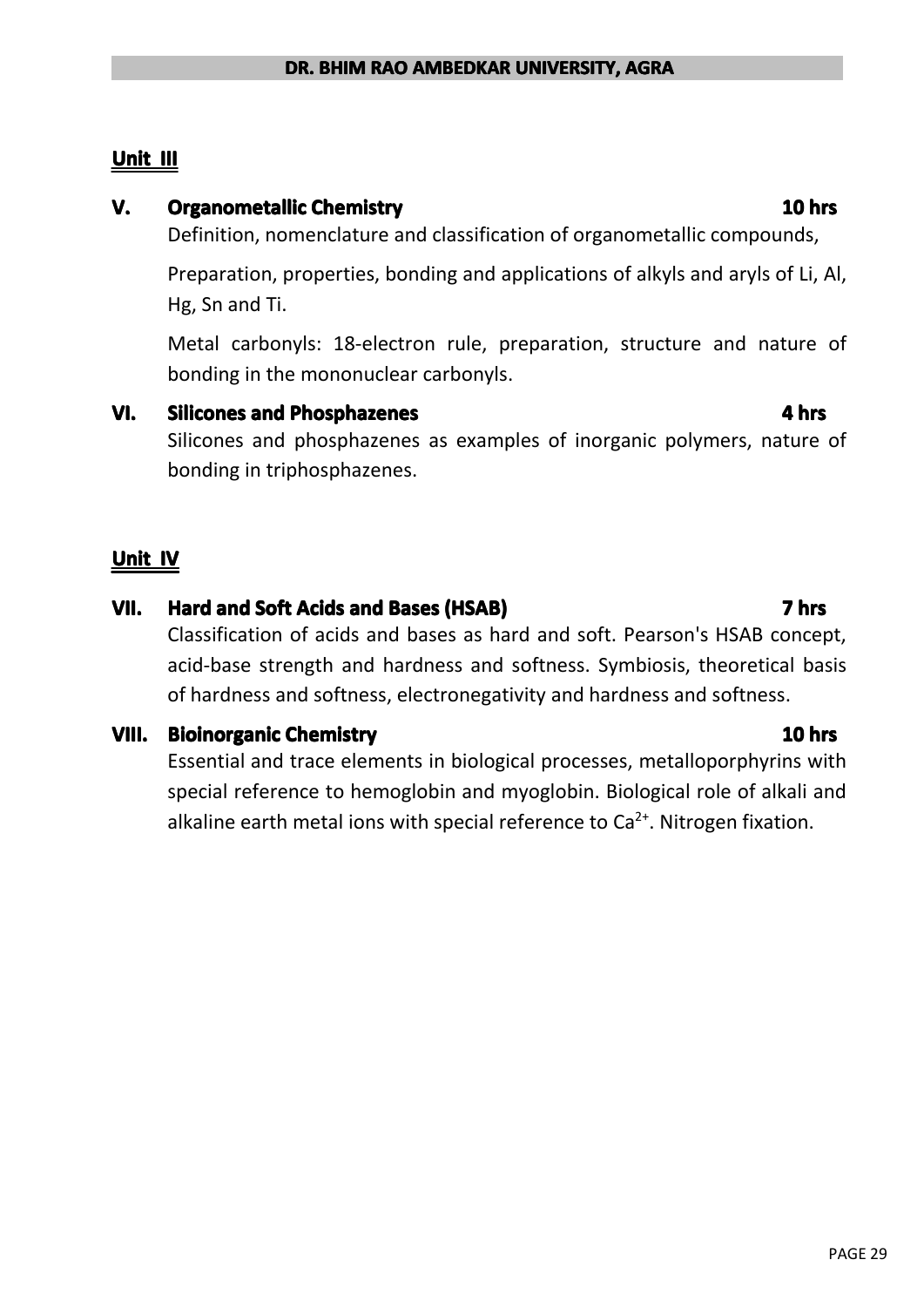# **B.Sc. (CHEMISTRY) (CHEMISTRY) (CHEMISTRY) (CHEMISTRY)**

# **THIRD YEAR DETAILED DETAILED DETAILED DETAILEDSYALLBUS SYALLBUS SYALLBUS**

# **PAPER 302**

# **Organic Chemistry**

### **60** hrs (2 hrs/week)

#### **Unit I**

#### **I. Spectroscopy 10 hrs**

Nuclear magnetic resonance (NMR) spectroscopy: Proton magnetic resonance (<sup>1</sup><sup>H</sup> NMR) spectroscopy, nuclear shielding and deshielding, chemical shift and molecular structure, spin-spin splitting and coupling constants, areas of signals, interpretation of  ${}^{1}H$  NMR spectra of simple organic molecules such as ethyl bromide, ethanol, acetaldehyde, 1,1,2-tribromoethane, ethyl acetate, toluene and acetophenone.

Problems pertaining to the structures elucidation of simple organic compounds using UV, IR and  ${}^{1}H$  NMR spectroscopic techniques.

### **Unit II**

#### **II. Organometallic Compounds Compounds Compounds Compounds Compounds Compounds Compounds Compounds Compounds Compounds Compounds Compounds Compounds Compounds Compounds Compounds Compound**

Organomagnesium compounds: The Grignard reagents– Formation, structure and chemical reactions.

Organozinc compounds: Formation and chemical reactions.

Organolithium compounds: Formation and chemical reactions.

#### **III. Organosulphur Compounds Compounds Compounds Compounds Compounds Compounds Compounds Compounds Compounds Compounds Compounds Compounds Compounds Compounds Compounds Compounds Compound**

Nomenclature, structural features, methods of formation and chemical reactions of thiols, thioethers, sulphonic acids, sulphonamides and sulphaguanidine.

**IV. Hetrocyclic Compounds Compounds Compounds Compounds Compounds Compounds Compounds Compounds Compounds**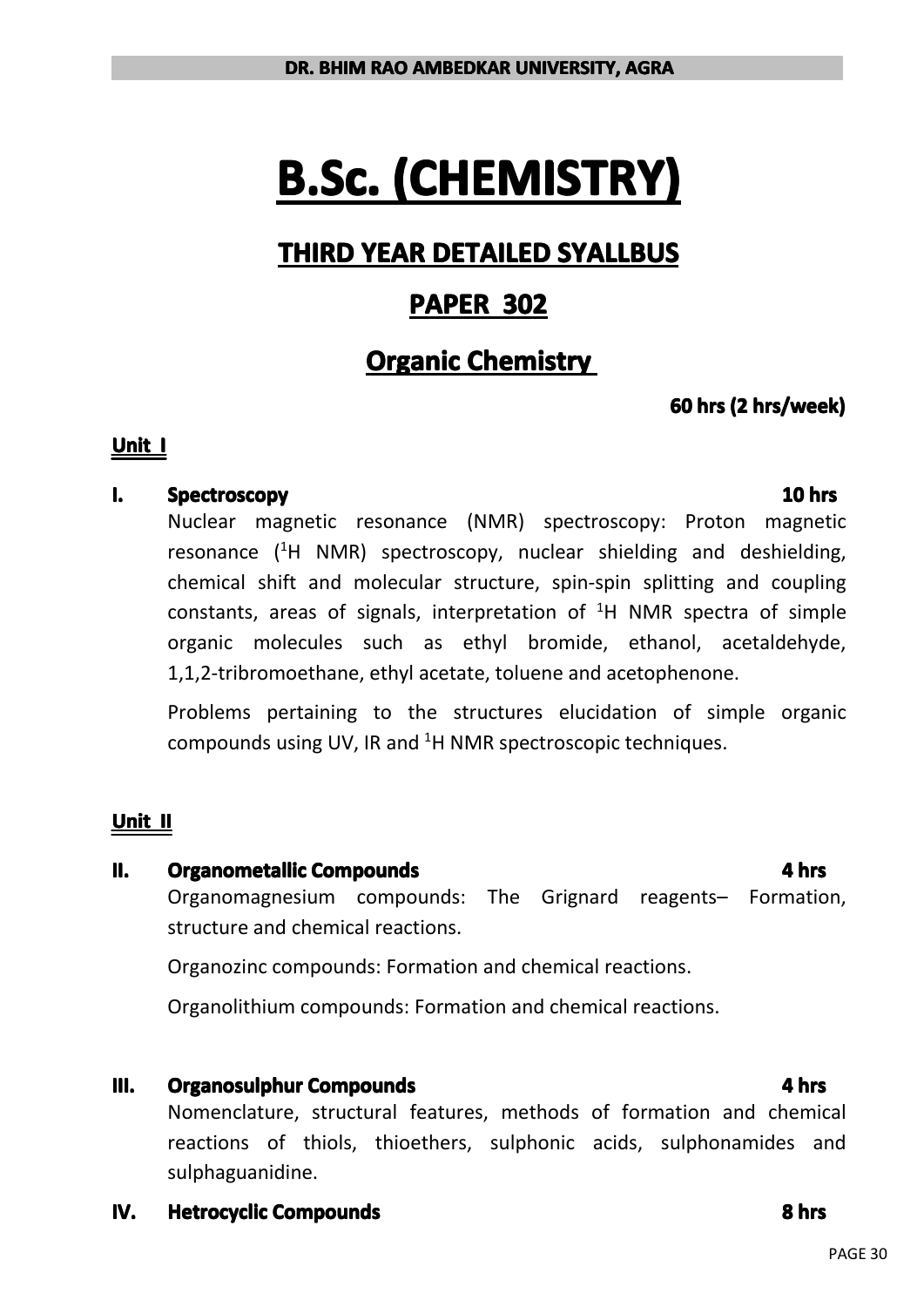Introduction: Molecular orbital picture and aromatic characteristics of pyrrole, furan, thiophene and pyridine. Methods of synthesis and chemical reactions with particular emphasis on the mechanism of electrophilic substitution. Mechanism of nucleophilic substitution reaction in pyridine derivatives. Comparison of basicity of pyridine, piperidine and pyrrole.

Introduction to condensed five and six-membered heterocycles. Preparation and reactions of indole, quinoline and isoquinoline with special reference to Fisher indole synthesis, Skraup synthesis and Bischler-Napieralski synthesis. Mechanism of electrophilc substitution reactions of indole, quinoline and isoquinoline.

#### **Unit III**

#### **V. Carbohydrates 8 hrs**

Classification and nomenclature. Monosaccharides, mechanism of osazone formation, interconversion of glucose and fructose, chain lengthening and chain shortening of aldoses. Configuration of monosaccharides. Erythro and threo diastereomers. Conversion of glucose into mannose. Formation of glycosides, ethers and esters. Determination of ring size of monosaccharides. Cyclic structure of D(+)-glucose. Mechanism of mutarotation.

Structures of ribose and deoxyribose.

An introduction to disaccharides (maltose, sucrose and lactose) and polysaccharides (starch and cellulose) without involving structure determination.

#### **VI. Amino Acids, Peptides, Proteins and Nucleic Acids 1988 1988 1988 1988 1988 1988 1988 1988 1988 1988 1988 1988 1988 1988 1989 1988 1989 1989 1989 1999 1999 1999 1999 19**

Classification, structure and stereochemistry of amino acids. Acid-base behavior, isoelectric point and electrophoresis. Preparation and reactions of α-amino acids. Structure and nomenclature of peptides and proteins. Classification of proteins. Peptide structure determination, end group analysis, selective hydrolysis of peptides. Classical peptide synthesis, solidphase peptide synthesis. Structures of peptides and proteins. Levels of protein structure. Protein denaturation/ renaturation.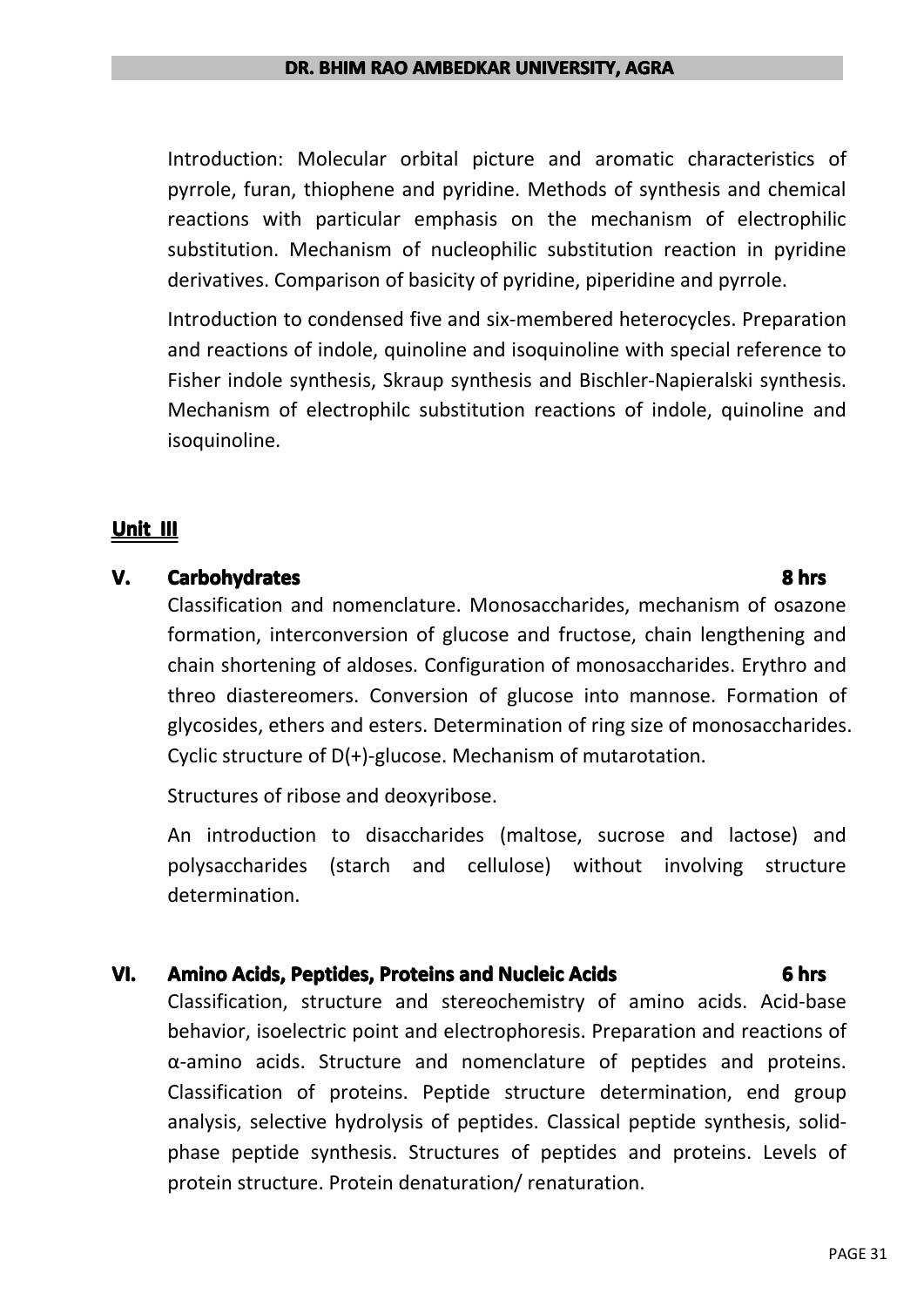Nucleic acids: Introduction. Constituents of nucleic acids. Ribonucleosides and ribonucleotides. The double helical structure of DNA.

### **Unit IV**

#### **VII. Fats, Oils and Detergents Detergents Detergents Determined 2 hrs**

Natural fats, edible and industrial oils of vegetable origin, common fatty acids, glycerides, hydrogenation of unsaturated oils. Saponification value, iodine value, acid value. Soaps, synthetic detergents, alkyl and aryl sulphonates.

#### **VIII.** Synthetic Polymers **Polymers Polymers Polymers Polymers Polymers Polymers Polymers Polymers**

Addition or chain-growth polymerization. Free radical vinyl polymerization, ionic vinyl polymerization, Ziegler-Natta polymerization and vinyl polymers.

Condensation or step growth polymerization. Polyesters, plyamides, phenol formaldehyde resins, urea formaldehyde resins, epoxy resins and polyurethanes. Natural and synthetic rubbers. Elementary idea of organic conducting polymers.

#### **IX.** Synthetic Dyes **8 hrs**

Colour and constitution (electronic concept). Classification of dyes. Chemistry and synthesis of Methyl orange, Congo red, Malachite green, Crystal violet, Phenolphthalein, Fluorescein, Alizarin and Indigo.

#### **X. Organic Synthesis via Enolates Enolates Enolates Enolates Enolates Enolates Enolates Enolates Enolates**

Acidity of α-hydrogens, alkylation of diethyl malonate and ethyl acetoacetate. Synthesis of ethyl acetoacetate: the Claisen condensation. Keto-enol tautomerism of ethyl acetoacetate.

Alkylation of 1, 3-dithianes. Alkylation and acylation of enamines.

# **B.Sc. (CHEMISTRY) (CHEMISTRY) (CHEMISTRY) (CHEMISTRY)**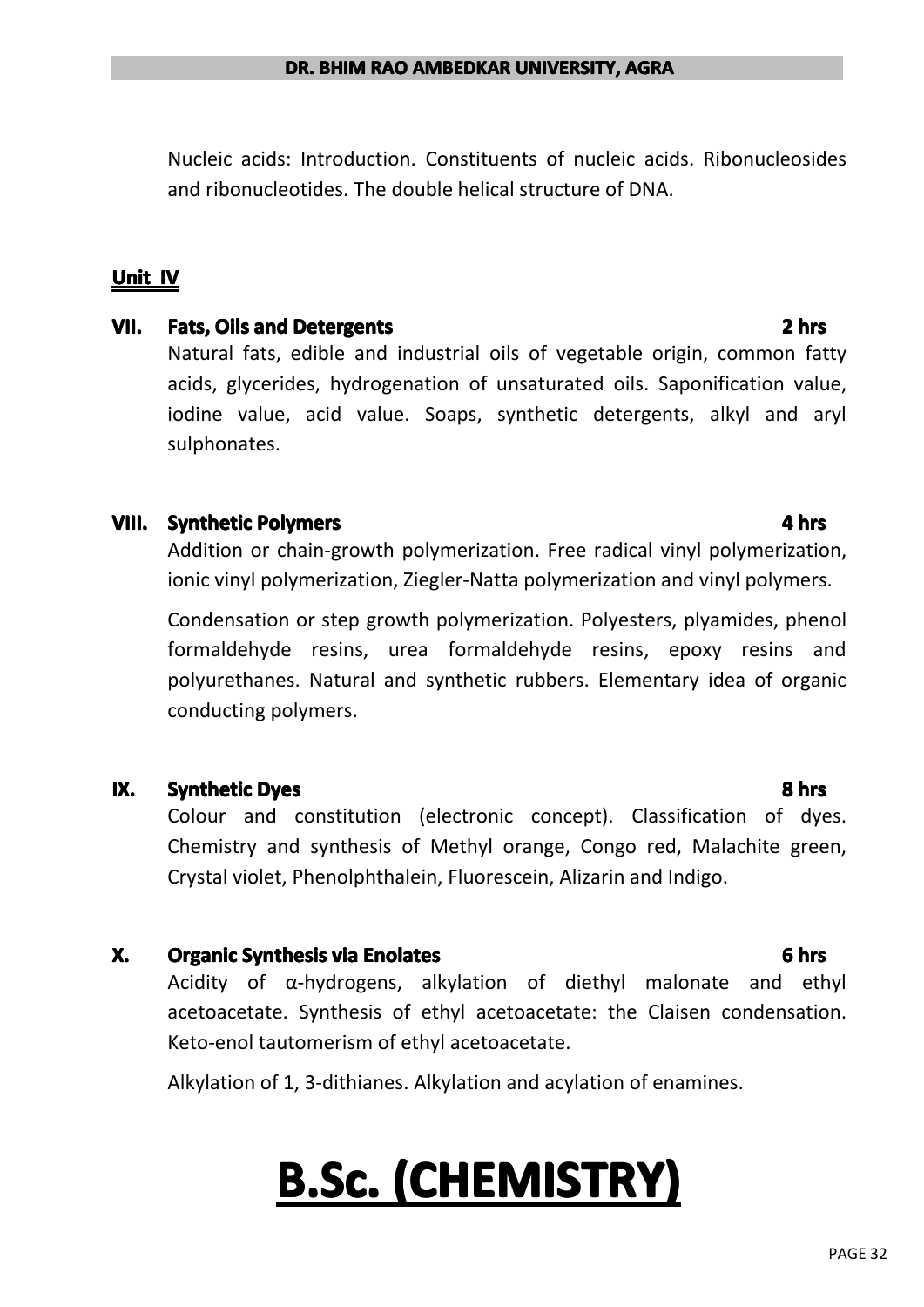# **THIRD YEAR DETAILED DETAILED DETAILED DETAILED SYALLBUS SYALLBUS SYALLBUS**

## **PAPER 303**

# **Physical Chemistry**

### **60** hrs (2 hrs/week)

#### **Unit I**

#### **I. Elementary Quantum Mechanics Mechanics Mechanics Mechanics Mechanics Methanics Mechanics**

## Black-body radiation, Planck's radiation law, photoelectric effect, heat capacity of solids, Bohr's model of hydrogen atom (no derivation) and its defects, Compton effect. de-Broglie hypothesis. Heisenberg uncertainty principle. Hamiltonian Operator.

Schrödinger wave equation (time dependent and time independent) and its importance, physical interpretation of the wave function, postulates of quantum mechanics, particle in <sup>a</sup> one dimensional box.

Schrödinger wave equation for H-atom, separation into three equations (without derivation), quantum numbers and their importance, hydrogen like wave functions, radial wave functions, angular wave functions.

Molecular orbital theory, basic ideas – Criteria for forming MO from AO, construction of MO by LCAO –  $H_2^+$  ion, calculation of energy levels from wave functions, physical picture of bonding and anti-bonding wave functions, concept of  $\sigma$ ,  $\sigma^*$ ,  $\pi$ ,  $\pi^*$  orbitals and their characteristics. Hybrid orbitals – sp, sp<sup>2</sup>, sp<sup>3</sup>; calculation of coefficients of atomic orbitals used in sp and  $sp<sup>2</sup>$  hybrid orbitals and interpretation of geometry.

Introduction to valence bond model of  $H_2$ , comparison of MO and VB models.

#### **Unit II**

**II. Spectroscopy Spectroscopy Spectroscopy Spectroscopy Spectroscopy Spectroscopy Spectroscopy Spectroscopy**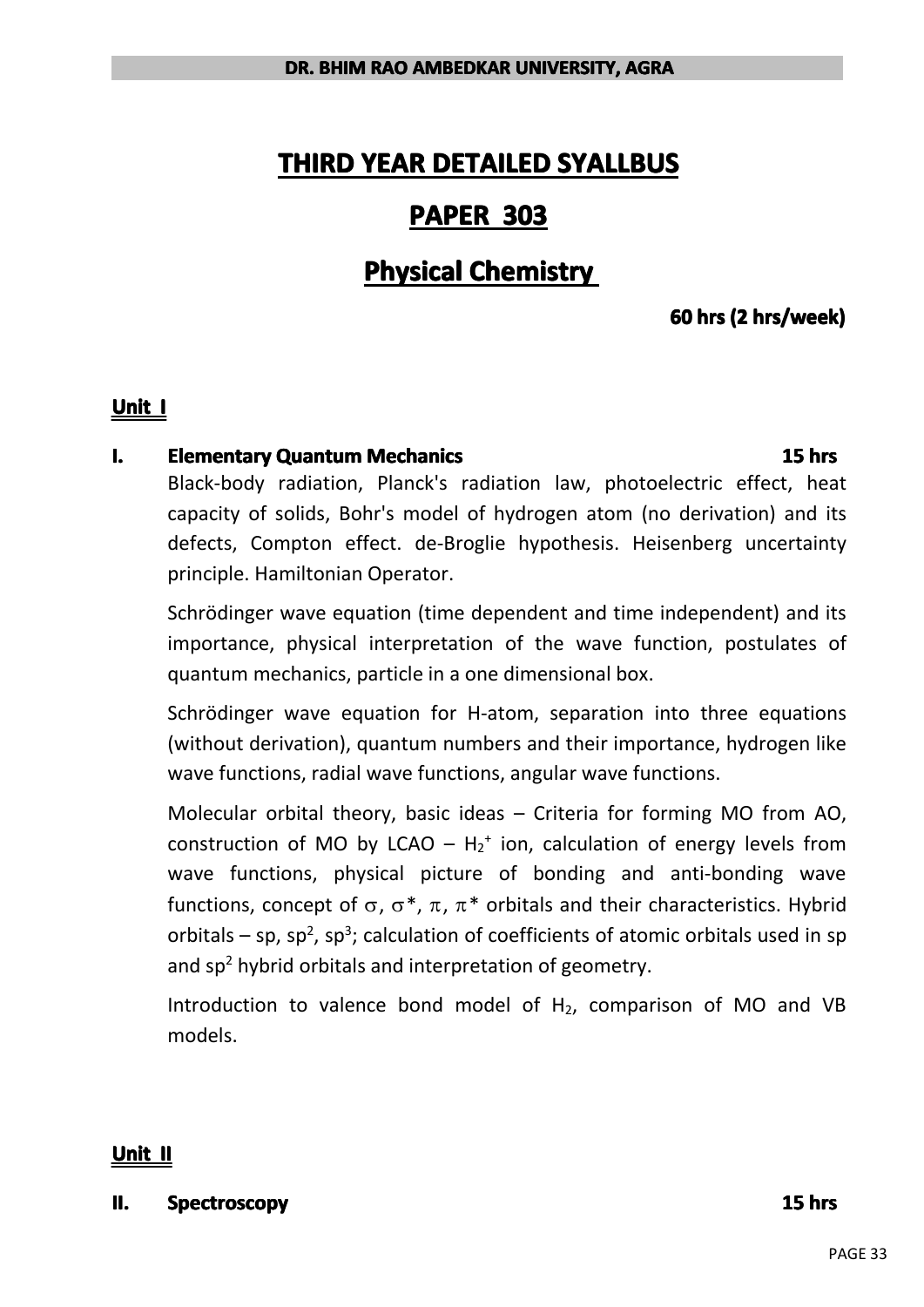Introduction: Electromagnetic radiation, regions of the spectrum, basic features of different spectrometers, statement of the Born-Oppenheimer approximation, degrees of freedom.

#### **Rotational Spectrum**

Diatomic molecules. Energy levels of <sup>a</sup> rigid rotor (semi-classical principles), selection rules, spectral intensity, distribution using population distribution (Maxwell-Boltzmann distribution) determination of bond length, qualitative description of non-rigid rotor, isotope effect.

#### *Vibrational Spectrum*

*Infrared Spectrum:* Energy levels of simple harmonic oscillator, selection rules, pure vibrational spectrum, intensity, determination of force constant and qualitative relation of force constant and bond energies, effect of anharmonic motion and isotope on the spectrum, idea of vibrational frequencies of different functional groups.

*Raman spectrum:* Concept of polarizability, pure rotational and pure vibrational Raman spectra of diatomic molecules, selection rules.

### *Electronic ElectronicElectronicElectronicSpectrum Spectrum*

Concept of potential energy curves for bonding and antibonding molecular orbitals, qualitative description of selection rules and Franck-Condon principle.

Qualitative description of  $\sigma$ ,  $\pi$  and η MO, their energy levels and the respective transition.

#### **Unit III**

#### **III.** Physical Properties and Molecular Structure **Structure Structure Structure Structure Structure Structure**

Optical activity, polarization – (Clausius-Mossotti equation), orientation of dipoles in an electric field, dipole moment, induced dipole moment, measurement of dipole moment-temperature method and refractivity method, dipole moment and structure of molecules, magnetic propertiesparamagnetism, diamagnetism and ferromagnetism, Magnetic susceptibility, its measurements and its importance.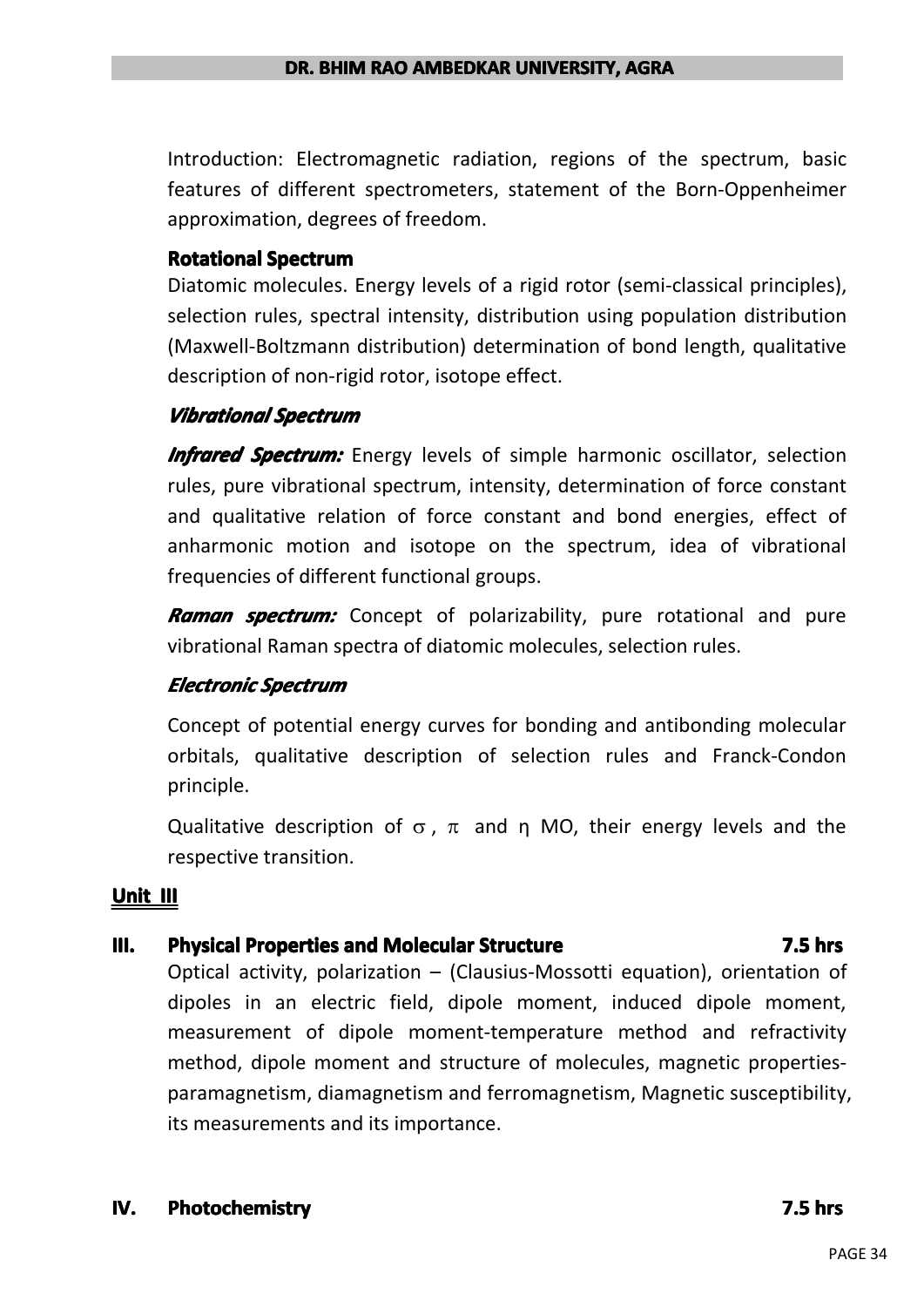Interaction of radiation with matter, difference between thermal and photochemical processes. Laws of photochemistry: Grothus-Drapper law, Stark-Einstein law, Jablonski diagram depicting various processes occurring in the excited state, qualitative description of fluorescence, phosphorescence, non-radiative processes (internal conversion, intersystem crossing), quantum yield, photosensitized reactions – energy transfer processes (simple examples), kinetics of photochemical reaction.

#### **Unit IV**

#### **V.** Solutions, Dilute Solutions and Colligative Properties **Properties Properties Properties**

Ideal and non-ideal solutions, methods of expressing concentrations of solutions, activity and activity coefficient.

Dilute solution, colligative properties, Raoult's law, relative lowering of vapour pressure, molecular weight determination. Osmosis, law of osmotic pressure and its measurement, determination of molecular weight from osmotic pressure. Elevation of boiling point and depression of freezing point. Thermodynamic derivation of relation between molecular weight and elevation in boiling point and depression in freezing point. Experimental methods for determining various colligative properties.

Abnormal molar mass, van't Hoff factor, colligative properties, degree of dissociation and association of solutes.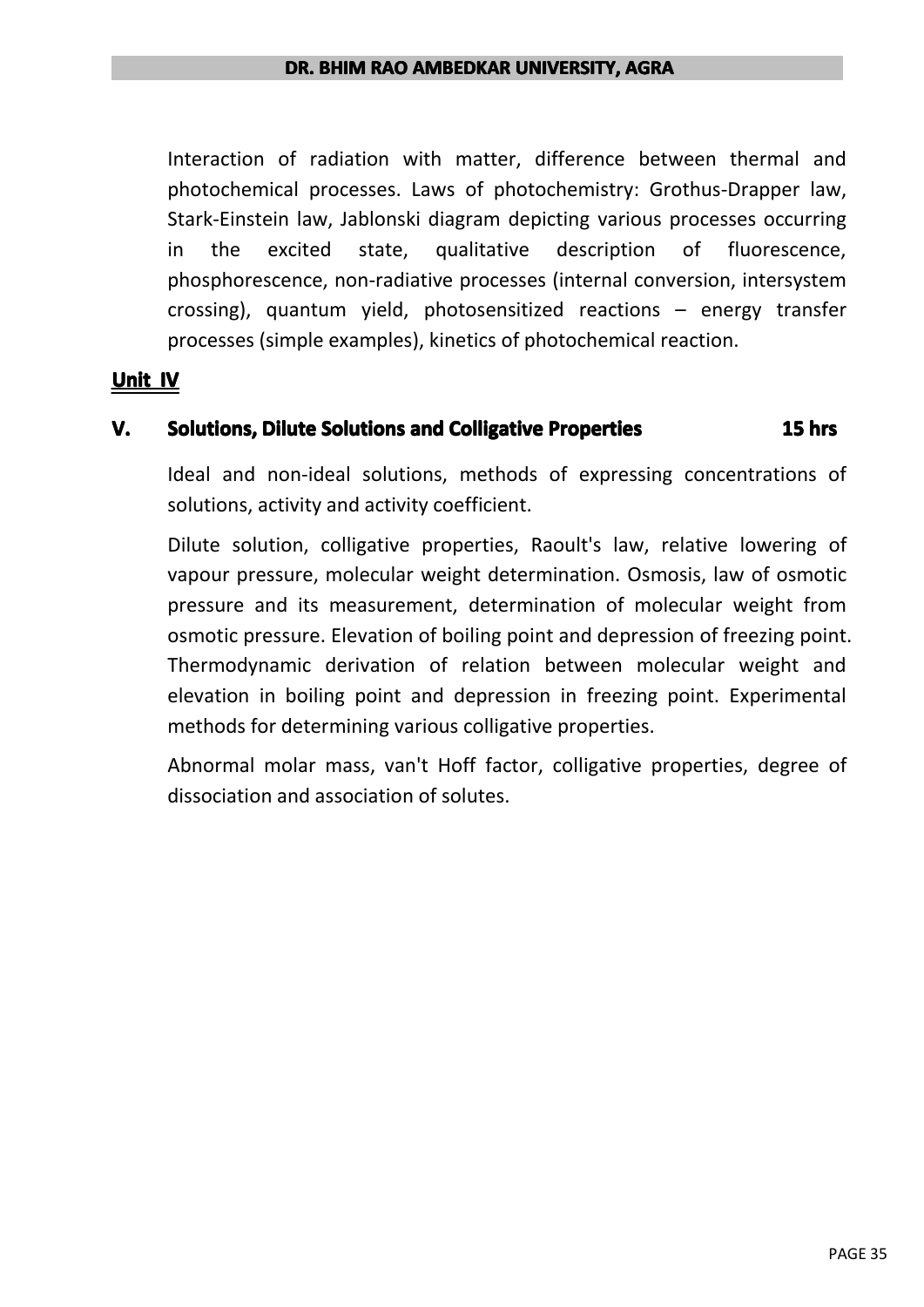# **B.Sc. (CHEMISTRY) (CHEMISTRY) (CHEMISTRY) (CHEMISTRY)**

# **THIRD YEAR DETAILED DETAILED DETAILED DETAILEDSYALLBUS SYALLBUS SYALLBUS**

# **PAPER 304**

# **PRACTICAL PRACTICAL PRACTICAL PRACTICAL**

### **180 hrs (6 hrs/week)**

The duration of practical examination will be of six hours. MM <sup>=</sup> 50

**Distribution of marks:** One inorganic experiment of 10 marks, one instrumentation experiment of 10 marks, one organic experiment of 10 marks and one physical experiment of 10 marks will be given in the annual practical examination. 5 marks are for record and 5 marks are for viva.

### **Inorganic Chemistry**

### *Synthesis and Analysis*

- (a) Preparation of sodium trioxalatoferrate(III),  $Na_3[Fe(C_2O_4)_3]$  and determination of its composition by permanganometry
- (b) Preparation of Ni-dmg complex,  $[Ni(dmg)<sub>2</sub>]$
- (c) Preparation of copper tetraammine complex.  $[(Cu(NH<sub>3</sub>)<sub>4</sub>]SO<sub>4</sub>]$
- (d) Preparation of *cis*-and *trans*-bisoxalatodiaquochromate(III) ion.

### **Instrumentation Instrumentation**

#### *Colorimetry Colorimetry*

- 
- (a) Job's method (b) Mole-ratio method
- 
- (c) Adulteration of food stuffs (d) Effluent analysis, water analysis

### *Solvent Solvent SolventExtraction Extraction Extraction*

Separation and estimation of Mg(II) and Fe(II)

### *Ion Exchange Method*

Separation and estimation of Mg(II) and Zn(II)

# **Organic Chemistry**

### *Qualitative QualitativeAnalysis Analysis*

Analysis of an organic mixture containing two solid components using water, NaHCO<sub>3</sub>, NaOH for separation and preparation of suitable derivatives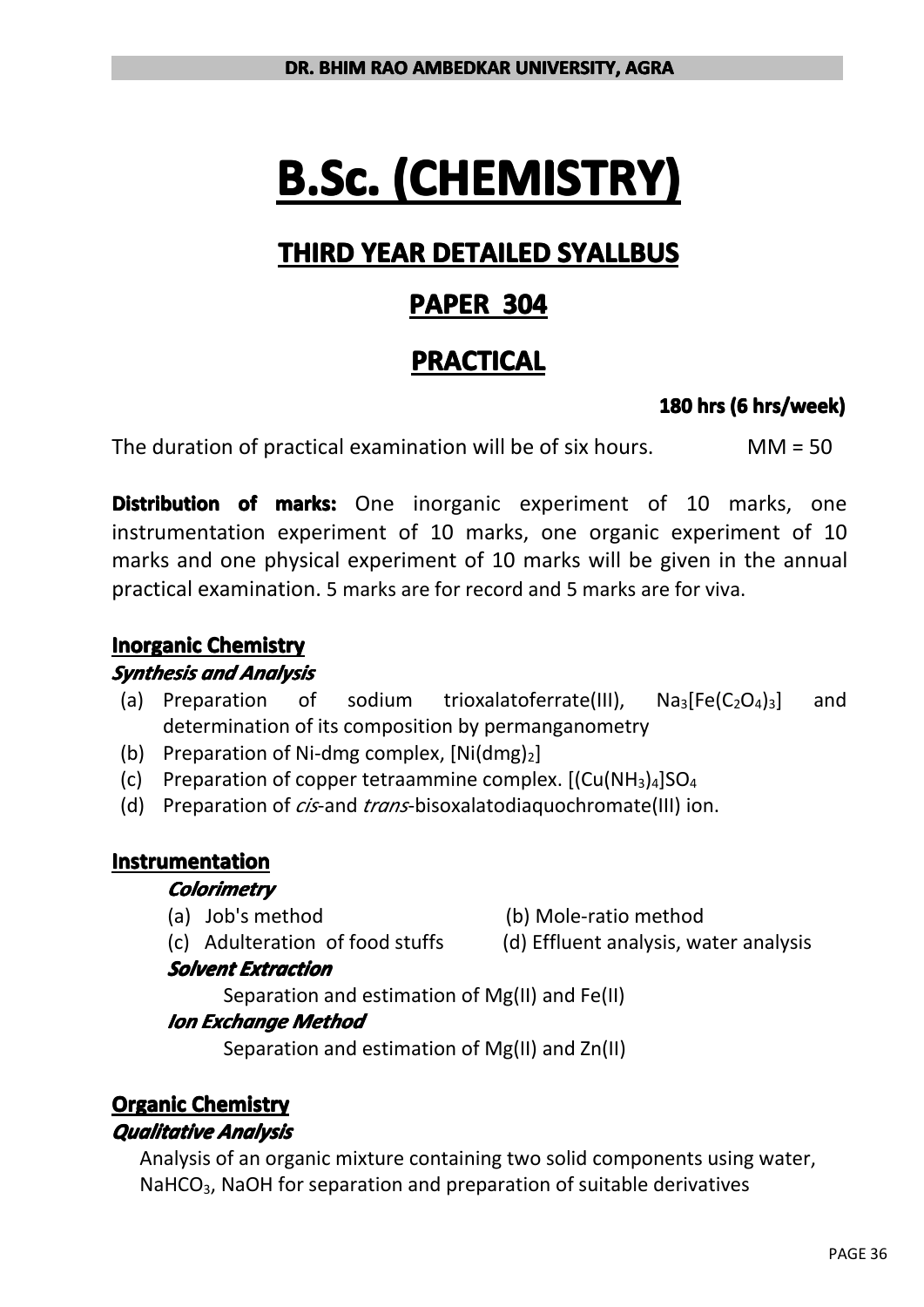#### *Synthesis Synthesisof Organic OrganicCompounds*

- (a) Acetylation of salicylic acid, aniline, glucose and hydroquinone. Benzoylation of aniline and phenol
- (b) Aliphatic electrophlic substitution Preparation of iodoform from ethanol and acetone
- (c) Aromatic electrophilic substitution
	- Nitration

Preparation of m-dinitrobenzene

Preparation of p-nitroacetanilide

Halogenation

Preparation of p-bromoacetanilide

Preparation of 2,4,6-tribromophenol

- (d) Diazotization/coupling Preparation of methyl orange and methyl red
- (e) Oxidation

Preparation of benzoic acid from toluene

(f) Reduction

Preparation of aniline from nitrobenzene

Preparation of m-nitroaniline from m-dinitrobenzene

### *Laboratory LaboratoryTechniques Techniques*

#### *Steam Distillation Distillation*

Naphtalene from its suspension in water Clove oil from cloves Separation of *<sup>o</sup>*- and *p*-nitrophenols

#### *Column Chromatography ChromatographyChromatography*

Separation of fluorescein and methylene blue Separation of leaf pigments from spinach leaves Resolution of racemic mixture of (+) mandelic acid

### *Stereo-chemical Stereo-chemical Study of Organic OrganicCompounds Compoundsvia Models*

R and S configuration of optical isomers

E, Z configuration of geometrical isomers

Coformational analysis of cyclohexanes and substituted cyclohexanes

### **Physical Chemistry**

### *Electrochemistry ElectrochemistryElectrochemistry*

- 1. To determine the strength of the given acid conductometrically using standard alkali solution
- 2. To determine the solubility and solubility product of <sup>a</sup> sparingly soluble electrolyte conducometrically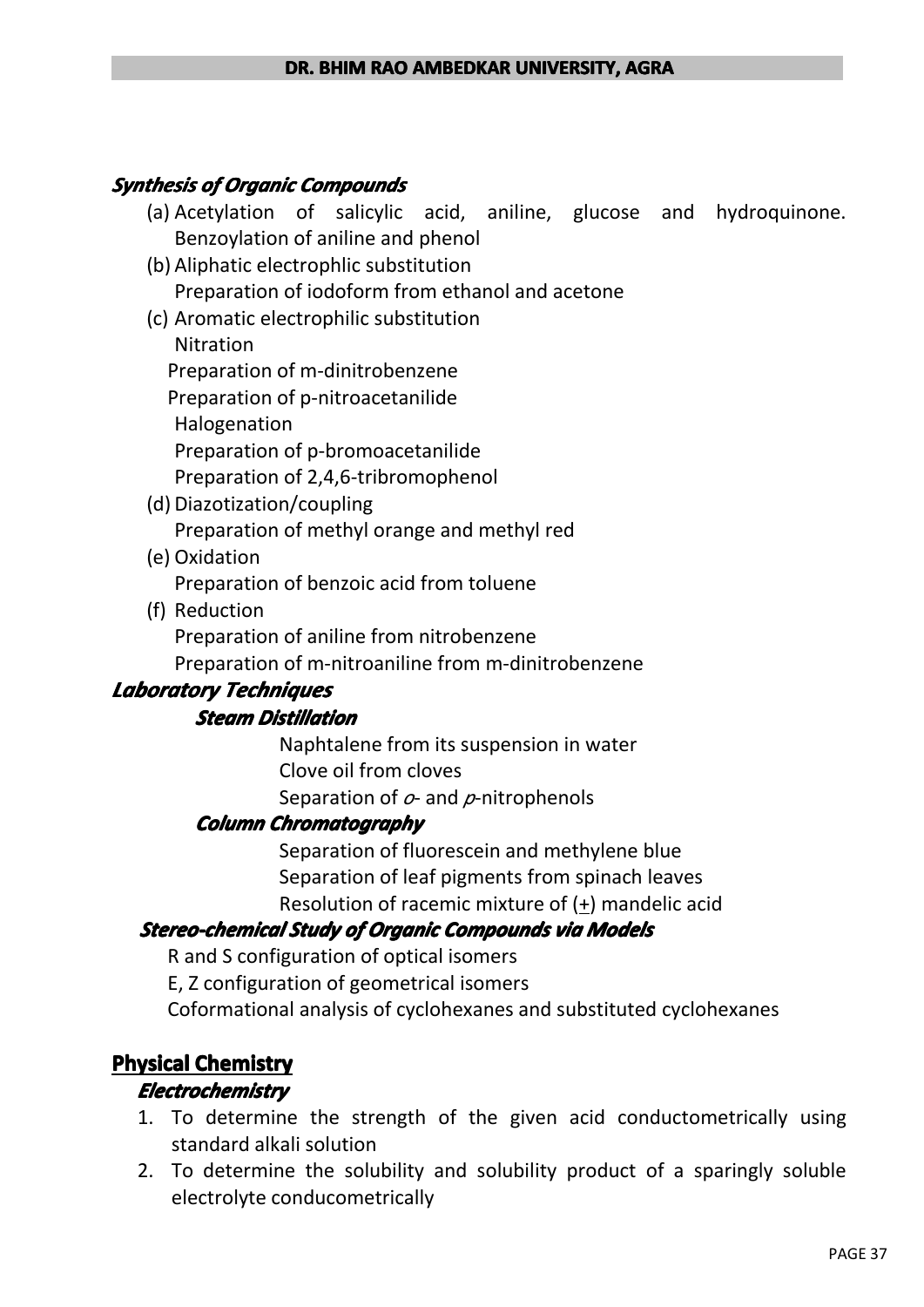- 3. To study the saponification of ethyl acetate condutometrically.
- 4. To determine the ionization constant of <sup>a</sup> weak acid condutometrically.
- 5. To titrate potentiometrically the given ferrous ammonium sulphate solution using KMnO<sub>4</sub>/K<sub>2</sub>Cr<sub>2</sub>O<sub>7</sub> as titrant and calculate the redox potential of  $Fe<sup>2+</sup>/Fe<sup>3+</sup>$  system on the hydrogen scale

### $Refractionmetry, Polarimetry$

- 1. To verify law of refraction of mixtures (e.g. of glycerol and water) using Abbe's refractometer
- 2. To determine the specific rotation of <sup>a</sup> given optically active compound
- 3. To determine stoichiometry and stability constant of complexes

### *Molecular Molecular Weight Determination Determination*

- 1. Determination of molecular weight of <sup>a</sup> non-volatile solute by Rast method/ Beckmann freezing point method
- 2. Determination of the apparent degree of dissociation of an electrolyte (e.g. NaCl) in aqueous solution at different concentrations by ebullioscopy

### *Colorimetry Colorimetry Colorimetry*

To verify Beer-Lambert law for  $KMD_4/K_2Cr_2O_7$  and determine the concentration of the given solution of the substance from absorbance measurement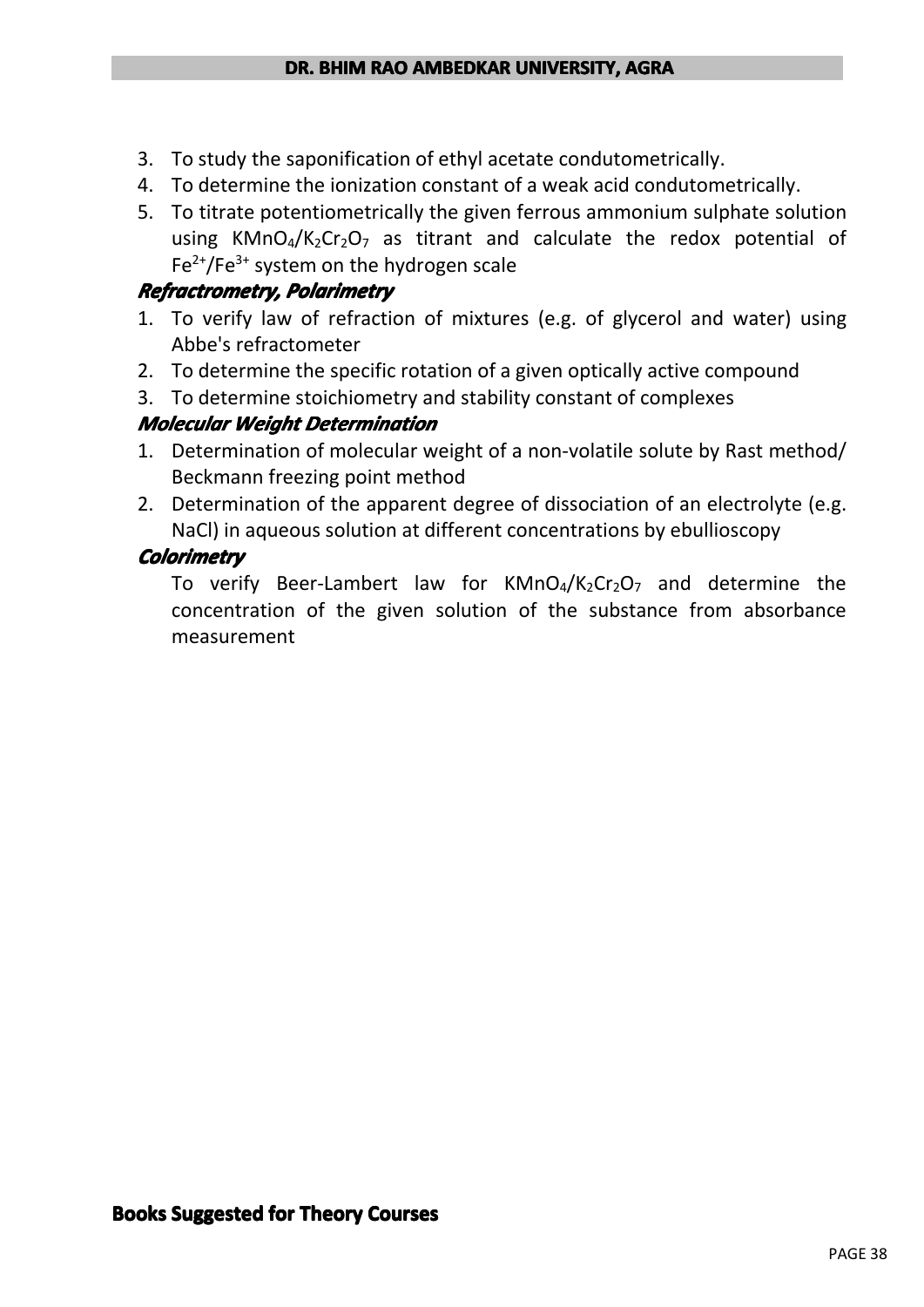#### **DR. BHIM RAO AMBEDKAR UNIVERSITY, AGRA**

- 1. Basic Inorganic Chemistry, F A Cotton, G Wilkinson and P L Gaus, Wiley
- 2. Concise Inorganic Chemistry, J D Lee, ELBS
- 3. Concepts of Models of Inorganic Chemistry, B Douglas, D McDaniel and J Alexander, John Wiley
- 4. Inorganic Chemistry, D E Shriver, P W Atkins and C H Langford, Oxford
- 5. Inorganic Chemistry, W W Porterfield Addition, Wesley
- 6. Inorganic Chemistry, A G Sharpe, ELBS
- 7. Inorganic Chemistry, G L Miessler and DA Tarr, Prentice Hall
- 8. Organic Chemistry, Morrison and Boyd, Prentice Hall
- 9. Organic Chemistry, L G Wade Jr, Prentice Hall
- 10. Fundamentals of Organic Chemistry, Solomons, John Wiley
- 11. Organic Chemistry, Vol. I, II & III, S M Mukherji, S P Singh and R P Kapoor, Wiley Eastern Ltd (New Age International)
- 12. Organic Chemistry, F A Carey, McGraw-Hill, Inc
- 13. Introduction to Organic Chemistry, Streitwieser, Heathcock and Kosover, Macmilan
- 14. Physical Chemistry, G M Barrow, International Student Edition, McGraw Hill
- 15. Basic Programming with Application, V K Jain, Tata McGraw Hill
- 16. Computers and Common Sense, R Hunt and Shelly, Prentice Hall
- 17. University General Chemistry, C N R Rao, Macmillan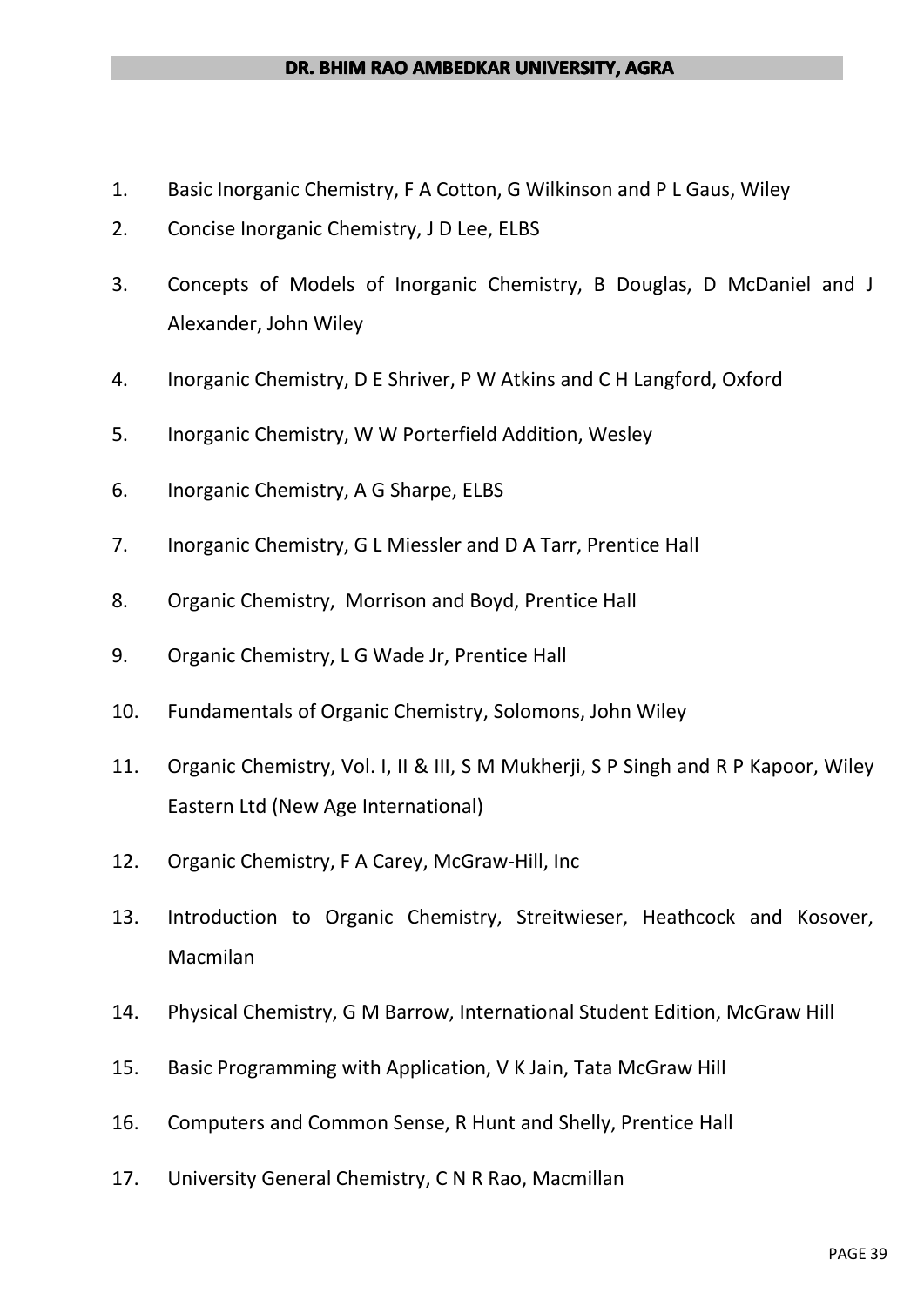- 18. Physical Chemistry, R A Alberty, Wiley Eastern Ltd
- 19. The Elements of Physical Chemistry, P W Atkins, Oxford
- 20. Physical Chemistry Through Problems, S K Dogra and S Dogra, Wiley Eastern Ltd

#### **Books Suggested for Practical/Laboratory Courses**

- 1. Vogel's Qualitative Inorganic Analysis, revised, Svehla, Orient Longman
- 2. Vogel's Textbook of Quantitative Inorganic Analysis, revised, J Bassett, R C Denney, G H Jeffery and J Mendham, ELBS
- 3. Standard Methods of Chemical Analysis, W W Scott, The Technical Press
- 4. Experimental Inorganic Chemistry, W G Palmer, Cambridge
- 5. Handbook of Preparative Inorganic Chemistry, Vol I & II, Brauer, Academic Press
- 6. Inorganic Synthesis, McGraw Hill
- 7. Experimental Organic Chemistry, Vol I & II, P R Singh, D S Gupta and K S Bajpai, Tata McGraw Hill
- 8. Laboratoy Manual in Organic Chemistry, R K Bansal, Wiley Eastern
- 9. Vogel's Textbook of Practical Organic Analysis, B S Furniss, A J Hannaford, V Rogers, P W G Smith and A R Tatchell, ELBS
- 10. Experiments in General Chemistry, C N R Rao and U C Agarwal, East-West Press
- 11. Experiments in Physical Chemistry, R C Das and B Behra, Tata McGraw Hill